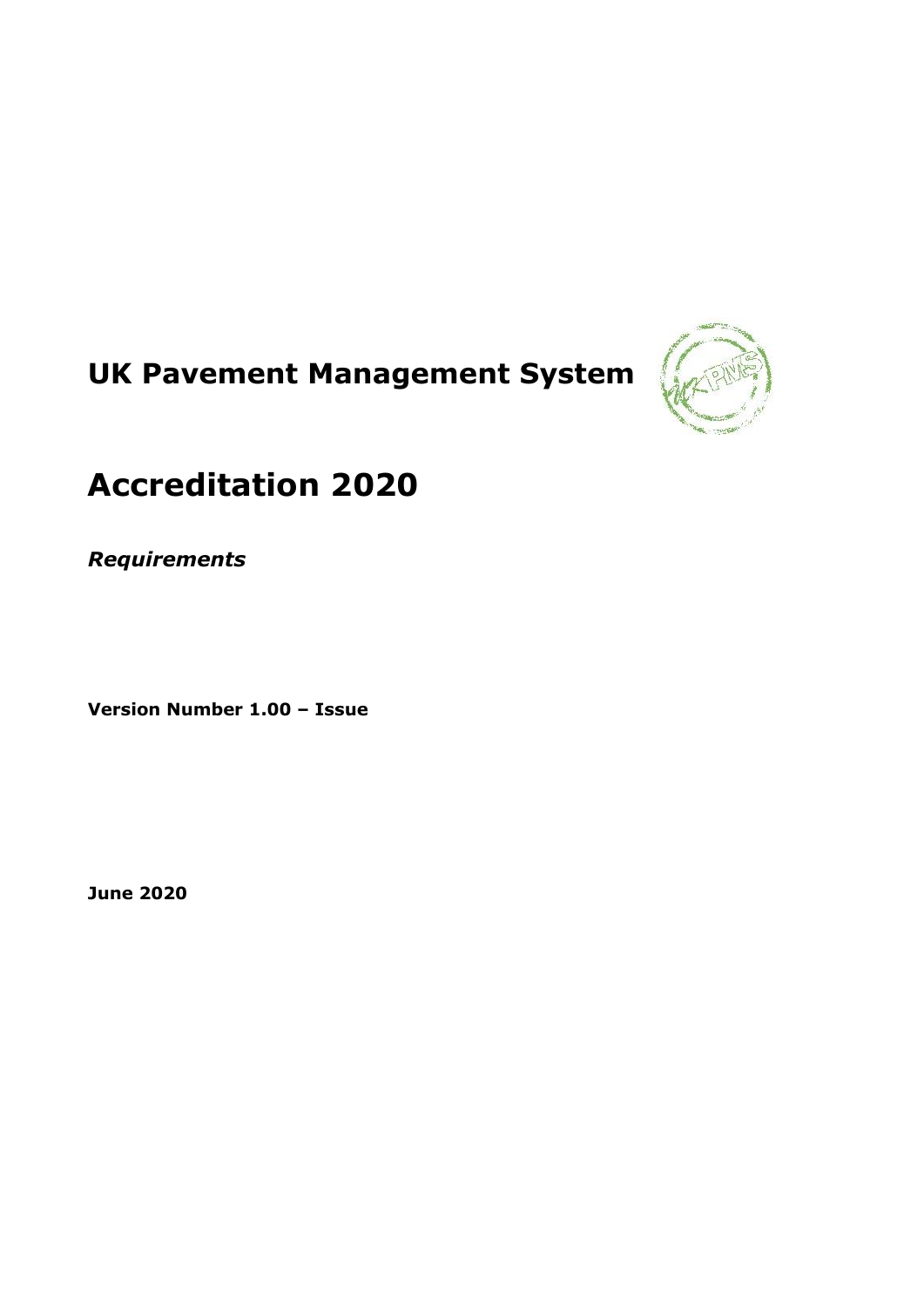

## **Document Information**

|                    | <b>Title (Sub Title)</b>   Accreditation 2020                |
|--------------------|--------------------------------------------------------------|
|                    | Requirements                                                 |
| <b>Author</b>      | Ro Cartwright                                                |
|                    |                                                              |
| <b>Description</b> | This document gives the requirements for UKPMS accreditation |
|                    | (2020).                                                      |

## **Document History**

| <b>Version</b><br><b>No</b> | Status | Author     | <b>Changes from Previous Version</b><br>Date |                                      |
|-----------------------------|--------|------------|----------------------------------------------|--------------------------------------|
| 0.01                        | Draft  | <b>RAC</b> | 12.05.20                                     | First draft                          |
| 0.02                        | Draft  | <b>RAC</b> | 04.06.20                                     | Revised following review by CCS      |
| 1.00                        | Issue  | <b>RAC</b> | 08.06.20                                     | Ratified by Amanda Richards for RCMG |

## **Document Owner**

The owner of this document is the Road Condition Management Group (RCMG).

## **Document Support**

Support for this document is provided by Linhay Consultancy Ltd and Hyperion Infrastructure Consultancy Ltd who can be contacted via [ukpms@hyperion-uk.com.](about:blank) These organisations have been appointed as the UKPMS system accreditors by the UK Roads Board.

This document can be found online on the [RCMG website.](about:blank)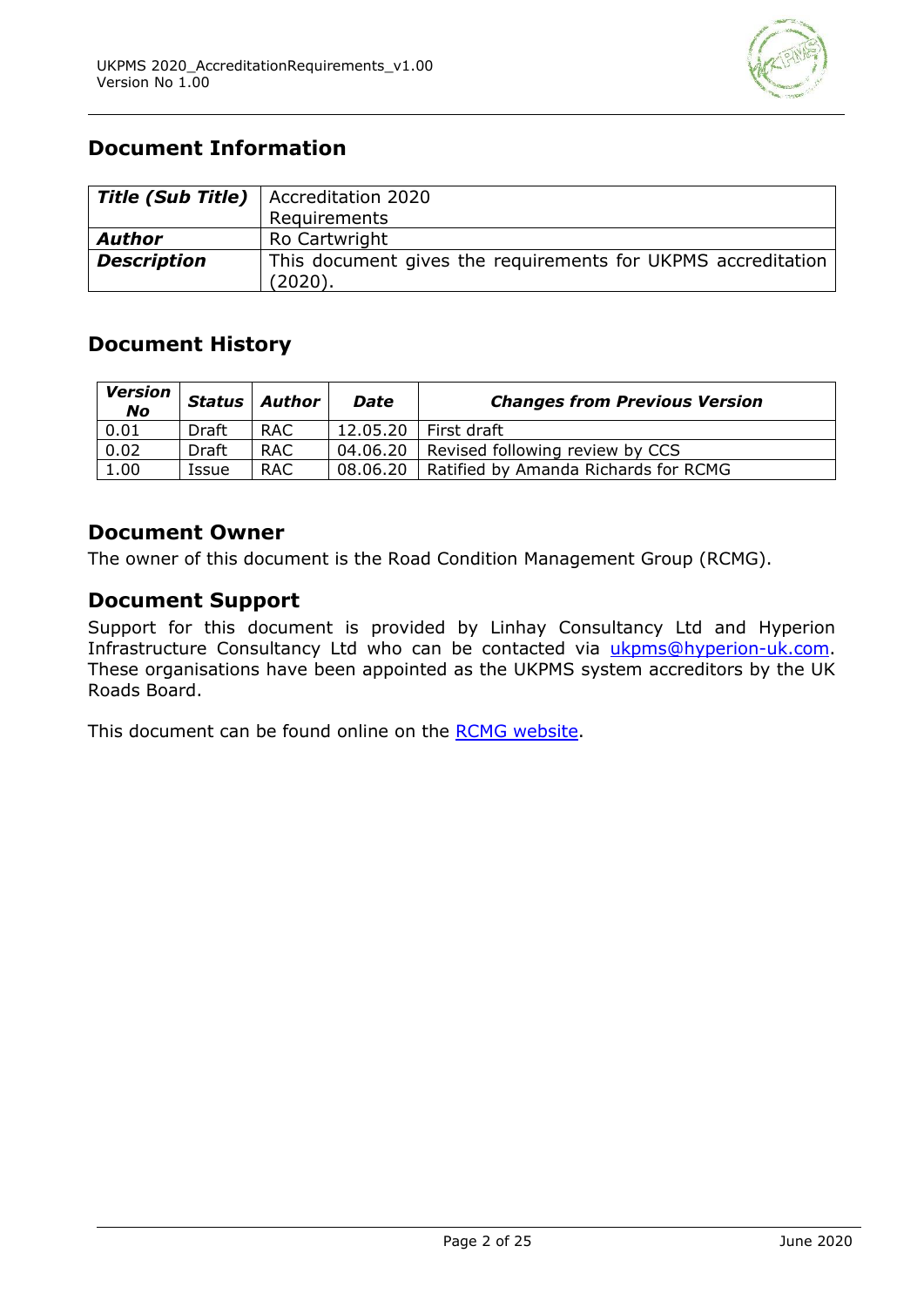

## **Glossary of Terms**

| <b>Acronym</b> | <b>Meaning</b>                                          |
|----------------|---------------------------------------------------------|
| <b>AHC</b>     | <b>Annual Health Check</b>                              |
| <b>CVI</b>     | Coarse Visual Inspection                                |
| DfI(NI)        | Department for Infrastructure (Northern Ireland)        |
| <b>DfT</b>     | Department for Transport                                |
| <b>DVI</b>     | Detailed Visual Inspection                              |
| <b>FCMG</b>    | Footway and Cycletrack Management Group.                |
| <b>FNS</b>     | <b>Footway Network Survey</b>                           |
| <b>HAMFIG</b>  | Highways Asset Management Financial Information Group   |
| R&P            | <b>Rules and Parameters</b>                             |
| <b>RCMG</b>    | Road Condition Management Group                         |
| <b>SCOTS</b>   | Society of Chief Officers of Transportation in Scotland |
| <b>TRL</b>     | <b>Transport Research Laboratory</b>                    |
| <b>UKPMS</b>   | UK Pavement Management System                           |
| <b>UKRB</b>    | <b>UK Roads Board</b>                                   |
| <b>VSSG</b>    | <b>Visual Survey Subgroup</b>                           |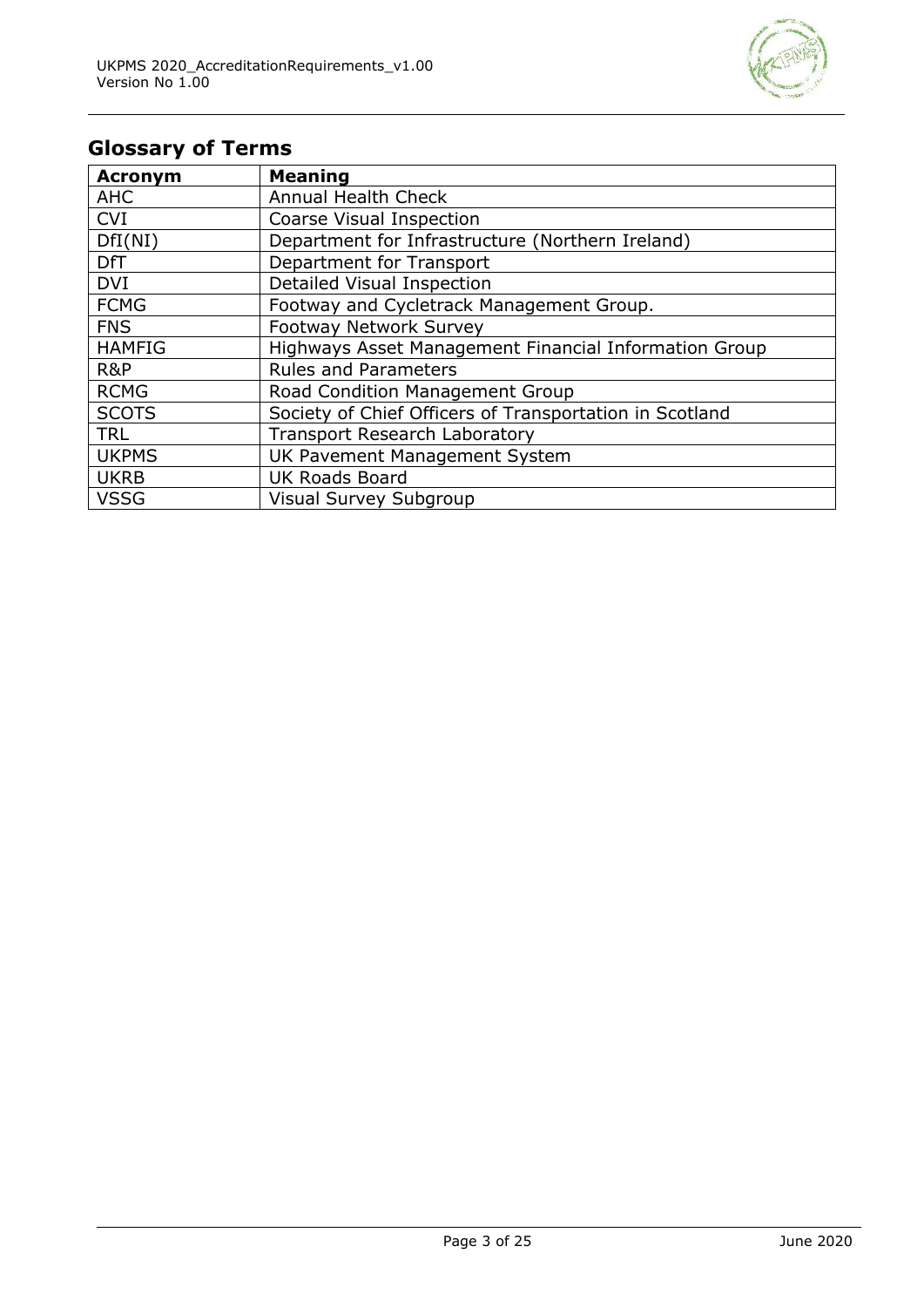

## **Introduction**

UKPMS is a valued and respected standard for pavement management systems in the UK. In addition to being used for national performance reporting, UKPMS-accredited systems are also used by many local authorities for asset management and to provide accounting information on their highway infrastructure assets. UKPMS accreditation provides assurance that the UKPMS standard is being maintained and that consistent results are being generated.

The UKPMS Accreditation Process is the responsibility of the Road Condition Management Group (RCMG) under the auspices of the UK Roads Board (UKRB). The RCMG have appointed accreditors (Linhay Consultancy and Hyperion Infrastructure Consultancy) to conduct the Accreditation Process.

The purpose of this document is to describe the UKPMS Accreditation Process and explain the requirements for becoming accredited. It is intended to provide sufficient detail for interested organisations to decide if they want to apply for UKPMS accreditation and for external stakeholders to understand what is included in UKPMS accreditation.

It is arranged in four parts:

- **Changes since the last version**
- **UKPMS Accreditation:** An introduction to the UKPMS Accreditation Process, explaining its purpose and governance in more detail.
- **UKPMS Accreditation Arrangements:** Principles governing the accreditation arrangements together with a guide to obtaining and maintaining UKPMS accreditation.
- **UKPMS Accreditation Scope:** A guide to the scope of the tests and the information pack for organisations that register for UKPMS accreditation.

## **Changes since last version**

This document is based on the 2019 Accreditation Requirements but updated to reflect 2020 requirements and the current Stage 2 test library.

## **UKPMS Accreditation**

## *Purpose of UKPMS Accreditation Process*

In 2017 RCMG formed a task-and-finish group to develop a future vision for the collection and management of data used by local highway authorities. They held a workshop and produced a paper (*Summary Proposals from Future Vision Workshop, Aug 2017*<sup>1</sup> ) which was well-received by RCMG and the Department for Transport (DfT) and was also acknowledged during the Local Roads Inquiry being carried out by the Transport Select Committee (Dec 2018). A key element of the future vision framework described in this paper was that it should be 'led by the outputs not the method used' and that the focus of UKPMS should be on 'those outputs used by Local and central government, and the Devolved Administrations, to meet national and local

<sup>&</sup>lt;sup>1</sup> 170901\_RCMG TaskGroup FutureVision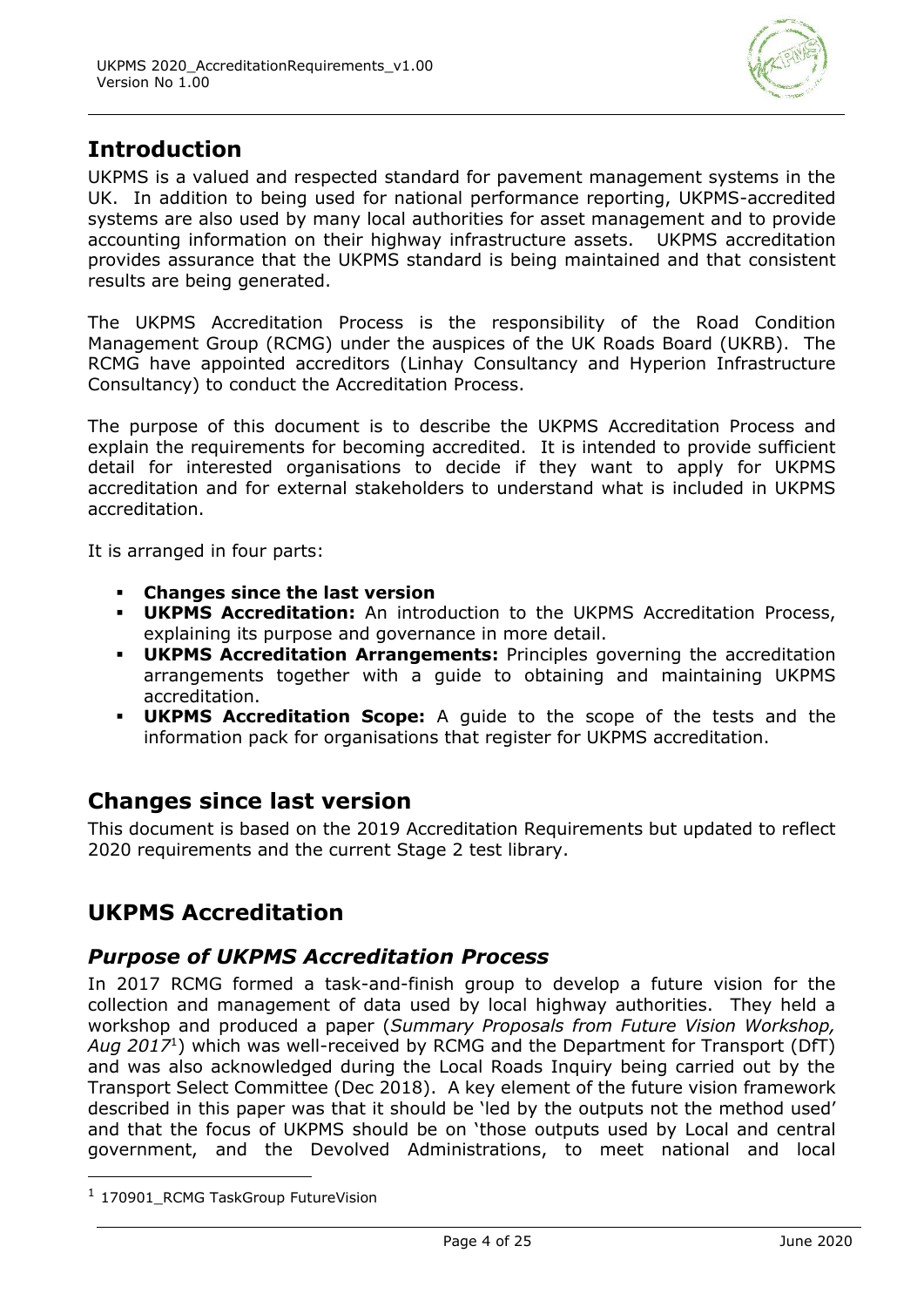

statistical/benchmarking/financial reporting needs'. One of the aims described in the paper was that this would help to remove barriers to new entrants.

Consequently, the proposals from the 2017 Future Vision Workshop have been used to provide a direction for the UKPMS Accreditation Process. The focus of the tests is now the reports proposed by the external stakeholders of UKPMS and accepted by RCMG for inclusion in UKPMS.

Of course, reporting requirements change over time, and UKPMS evolves accordingly. The emphasis of the UKPMS Accreditation Process is to check if the version of the system tested meets the current requirements for UKPMS. There are also arrangements in place to maintain accreditation after the initial accreditation and these are explained in [Maintaining UKPMS Accreditation](#page-10-0) below.

The purpose of the UKPMS Accreditation Process is to provide a mechanism for systems to obtain UKPMS-accredited status and to provide assurance for stakeholders and users of these systems that the version of the system tested satisfies the current requirements for UKPMS.

## *UKPMS Accreditation Governance*

As described above the governance arrangements for UKPMS involve the UKRB, RCMG, UKPMS accreditors and external stakeholders. The relationships between these different entities are shown in Figure 1 below.





The role of each of these, in connection with UKPMS, is provided in Table 1 below.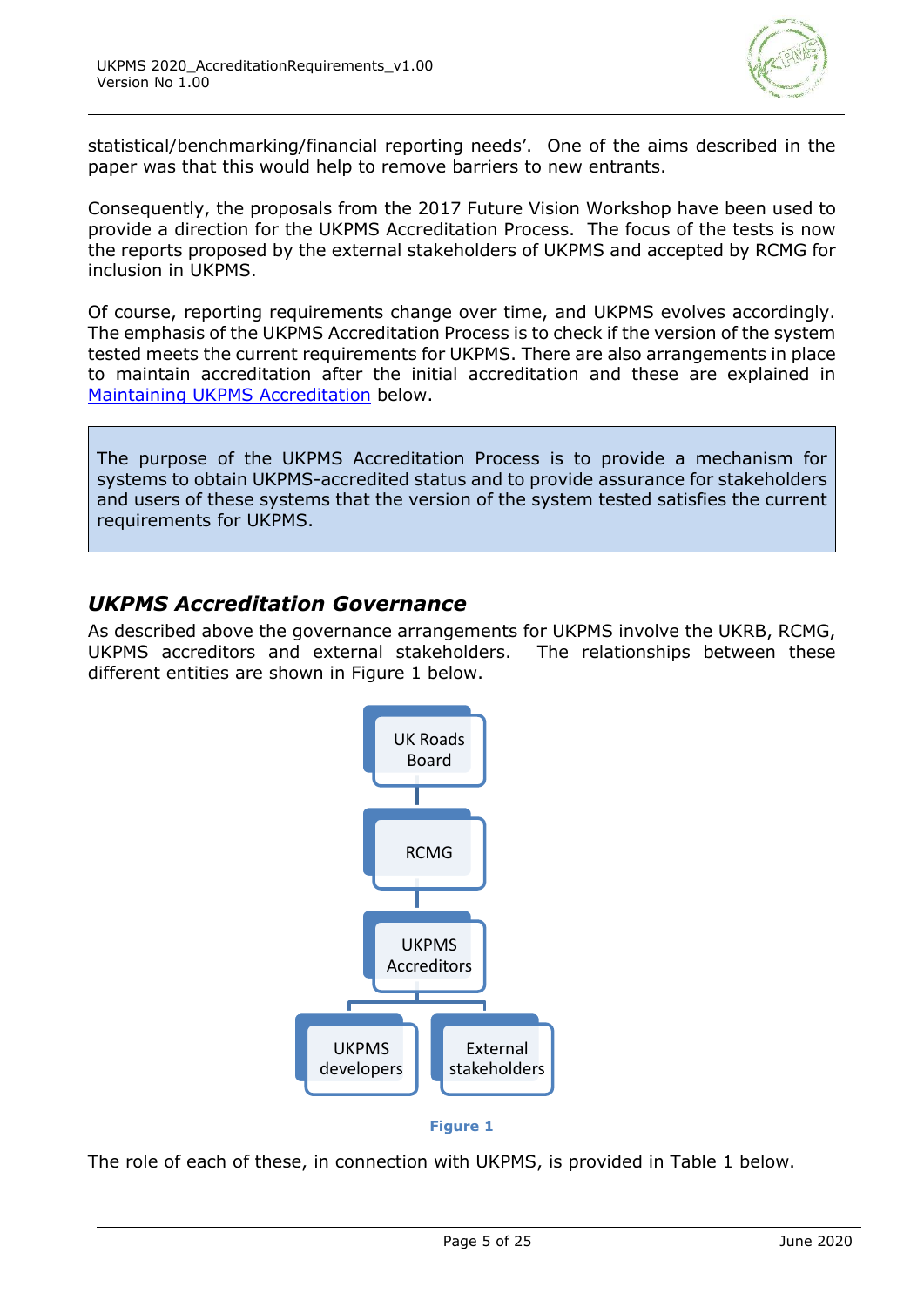

| <b>Organisation</b>          | <b>Role</b>                                                                                               |  |
|------------------------------|-----------------------------------------------------------------------------------------------------------|--|
| <b>UK Roads Board</b>        | Provides oversight of UKPMS, particularly with regard to the                                              |  |
|                              | appeal procedure                                                                                          |  |
| <b>Road Condition</b>        | RCMG owns the UPKMS<br>UKPMS is within its remit.                                                         |  |
| <b>Management Group</b>      | Accreditation Process and ensures that it meets the needs of                                              |  |
|                              | external stakeholders. In particular, RCMG:                                                               |  |
|                              | Appoints UKPMS accreditors;                                                                               |  |
|                              | Signs off UKPMS requirements;<br>$\blacksquare$                                                           |  |
|                              | Ratifies accreditation of organisations; and                                                              |  |
|                              | Hosts the publication of results on their website<br>٠                                                    |  |
| <b>UKPMS Accreditors</b>     | Day-to-day management of UKPMS                                                                            |  |
|                              | Liaise with RCMG, external stakeholders and<br><b>UKPMS</b>                                               |  |
|                              | developers.                                                                                               |  |
|                              | Carry out accreditation, including the preparation of the test                                            |  |
|                              | package, checking of results, recommendations to RCMG                                                     |  |
|                              | and the publication of results on the RCMG website                                                        |  |
| <b>External stakeholders</b> | Responsible for the UKPMS requirements for their area of                                                  |  |
|                              | interest. Their requirements are documented in a UKPMS                                                    |  |
|                              | Technical Note which they own and have responsibility for                                                 |  |
|                              | creating, maintaining, updating and deleting as required.                                                 |  |
|                              | They are asked to review their requirements annually.                                                     |  |
| <b>UKPMS</b> developers      | Develop commercial systems to meet<br>the<br><b>UKPMS</b>                                                 |  |
|                              | requirements.                                                                                             |  |
|                              | Undertake tests to demonstrate that their system produces                                                 |  |
|                              | results which are consistent with the requirements.                                                       |  |
|                              | A representative of the UKPMS developers is a member of<br>RCMG and any UKPMS developer can apply to be a |  |
|                              |                                                                                                           |  |
|                              | corresponding member of RCMG.                                                                             |  |

**Table 1**

#### **Defining the requirements for UKPMS**

The external stakeholders for UKPMS define the output requirements (and the evolution of these over time) for their area of interest. Their requirements are captured in Technical Notes (as given in Table 2 below) and it is these which provide the de-facto specification for UKPMS. That is, the reports defined in the Technical Notes are used as the basis for the UKPMS test package, subject to approval by RCMG.

However, as explained in more detail below, there is some flexibility within the test regime for developers to choose which reports their systems provide; they do not necessarily have to meet the requirements in all the Technical Notes.

Each year, the UKPMS accreditors:

- Contact all the external stakeholders, to ask them if there are any changes to their Technical Notes.
- **Prepare the UKPMS accreditation requirements based on the Technical Notes.**
- Submit the annual requirements to RCMG for sign-off.
- Publish the annual requirements on the RCMG website so that these are publicly available.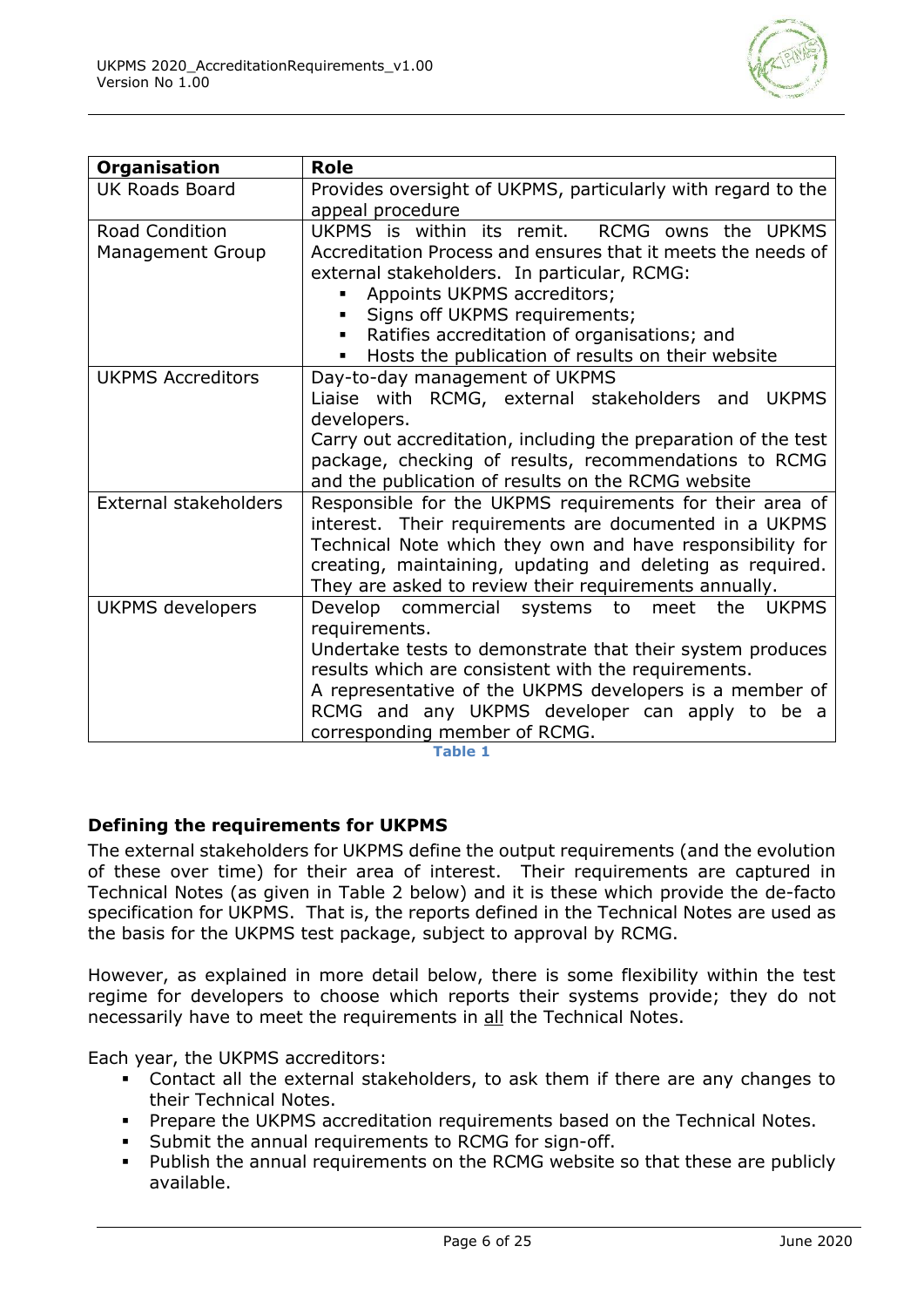

In addition to this annual review of the requirements, the UKPMS accreditors also carry out a mid-year review of the requirements with stakeholders to find out in advance if any requirements are likely to change for the next year. The purpose of this mid-year review is to alert developers to potential future changes and to allow time for discussion about the implementation of these.

| <b>External</b><br>stakeholder | <b>Technical Notes</b>            |                                                           |  |
|--------------------------------|-----------------------------------|-----------------------------------------------------------|--|
| <b>RCMG</b>                    | TN3:                              |                                                           |  |
|                                | Part 1                            | HMDIF file structures and content                         |  |
|                                | Part 2                            | <b>SCANNER HMDIF specification</b>                        |  |
|                                | TN38:                             | Production of the Best Value Performance Indicator        |  |
|                                |                                   | Report for BV224b - Condition of<br>Non-Principal         |  |
|                                |                                   | <b>Unclassified Roads</b>                                 |  |
|                                | <b>TN49:</b>                      | Weighting Set Processing: Implementation Guidelines for   |  |
|                                |                                   | <b>UKPMS Developers</b>                                   |  |
| FCMG <sup>2</sup>              | TN29:                             | Production of the Best Value Performance Indicator        |  |
|                                |                                   | Report for BV187 - Condition of Footways                  |  |
|                                | <b>TN47:</b>                      | Footway Network Survey: Network Performance Reports       |  |
| HAMFIG <sup>3</sup>            | TN46:                             | Financial Information to support Asset Management         |  |
|                                |                                   | Guidance notes for UKPMS Developers                       |  |
|                                | Part 1                            | Carriageways                                              |  |
|                                | Part 2                            | Footways & Cycletracks                                    |  |
| England <sup>4</sup>           | <b>TN44:</b>                      | Data Topic 130-01 guidance notes for UKPMS Developers     |  |
|                                | TN45:                             | Data Topic 130-02 guidance notes for UKPMS Developers     |  |
| Scotland <sup>5</sup>          | TN41:                             | SRMCS PI guidance notes for UKPMS Developers              |  |
| Northern Ireland <sup>6</sup>  | <b>TN42:</b>                      | <b>Northern</b><br>Ireland PI<br>quidance notes for UKPMS |  |
|                                |                                   | Developers                                                |  |
|                                | Part 1                            | Visual survey                                             |  |
|                                | Part 2                            | <b>SCANNER survey</b>                                     |  |
| Wales <sup>7</sup>             | TN43:                             | Welsh PI guidance notes for UKPMS Developers              |  |
| VSSG <sup>8</sup>              | Oversees visual surveys for UKPMS |                                                           |  |
| TRL <sup>9</sup>               | <b>SCANNER accreditors</b>        |                                                           |  |

**Table 2**

#### **Governance of accreditation decision**

The UKPMS accreditors develop tests in accordance with the UKPMS requirements and issue these as a test package to developers who have enrolled for testing. Once the UKPMS accreditors have reviewed the test results submitted by the developer they

<sup>4</sup> Via the Department for Transport

<sup>&</sup>lt;sup>2</sup> Footway and Cycletrack Management Group. This group reports to the UK Roads Board

 $3$  Highways Asset Management Financial Information Group

<sup>5</sup> Via the Society of Chief Officers of Transportation in Scotland (SCOTS)

 $6$  Via the Department for Infrastructure (Northern Ireland)

<sup>7</sup> Via Data Cymru

<sup>&</sup>lt;sup>8</sup> Visual Survey Subgroup. This subgroup reports to RCMG

<sup>&</sup>lt;sup>9</sup> Transport Research Laboratory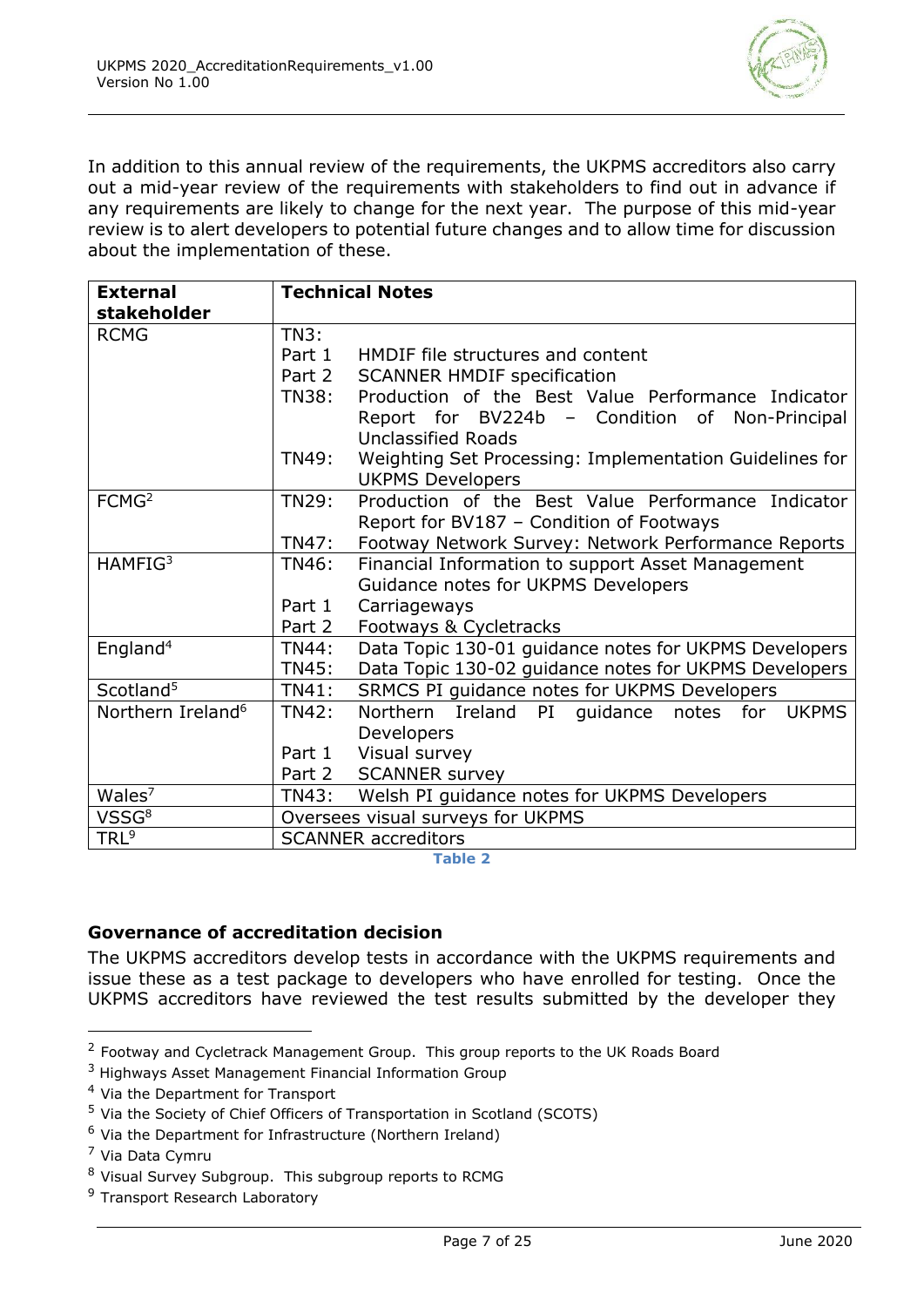

make a recommendation to the chair of the RCMG, regarding accreditation of the system. The recommendation may include the following two caveats<sup>10</sup> from the UKPMS Escalation and Appeal Process. Neither of these prevents the system from being accredited:

- **Agreed Differences:** These are trivial differences which are not considered to have an impact on accreditation status. They are recorded, and are shared with the chair of RCMG but are not publicly distributed.
- **Notes:** These are issues which are considered acceptable for accreditation but which may be important to users or potential users. Examples are optional tests which the developer has elected not to submit. Notes are publicly available.

Provided the chair of the RCMG is satisfied with the recommendation made by the UKPMS accreditor, the developer is notified accordingly and the system version is accredited. Successful systems are issued with a certificate (which includes the system version and any Notes) and this is published on the RCMG website. Information is not published about unsuccessful systems.

If a developer is not satisfied with the outcome of the tests or the way they have been conducted they can submit an appeal to the UK Roads Board under the UKPMS Escalation and Appeal Process. Note that although UKPMS escalation includes a range of sanctions, only Agreed Differences and Notes are available for initial accreditation; the other sanctions are not appropriate for systems seeking initial accreditation.

## **UKPMS Accreditation Arrangements**

## *Principles of UKPMS Accreditation*

The principles underpinning the UKPMS accreditation arrangements are listed below:

- It has long been recognised that there should be an opportunity for new systems to be able to become accredited to the UKPMS standard. However, the mechanism and materials used for the original accreditations are not available (because they use obsolete technology) and in any case would not be suitable (because UKPMS has advanced since then). The UKPMS Accreditation Process is therefore a new regime which completely replaces the original comparability tests.
- Once a system has obtained accreditation, no distinction will be made between systems that were accredited under the previous comparability tests and those that are accredited under this new UKPMS Accreditation Process.
- Once a system has achieved accredited status it will be re-tested annually, via the Annual Health Check (AHC) in order to maintain accreditation.
- Accreditation is linked to the version of the system used for the tests. Other versions can be accredited using this as a baseline (see [Maintaining UKPMS](#page-10-0)  [Accreditation](#page-10-0) below)
- **•** The focus of the UKPMS Accreditation Process is the outputs produced by systems (rather than the methods used to obtain those outputs). This is in keeping with the Future Vision Workshop framework.

 $10$  In the UKPMS Escalation and Appeal process these are referred to as 'sanctions'.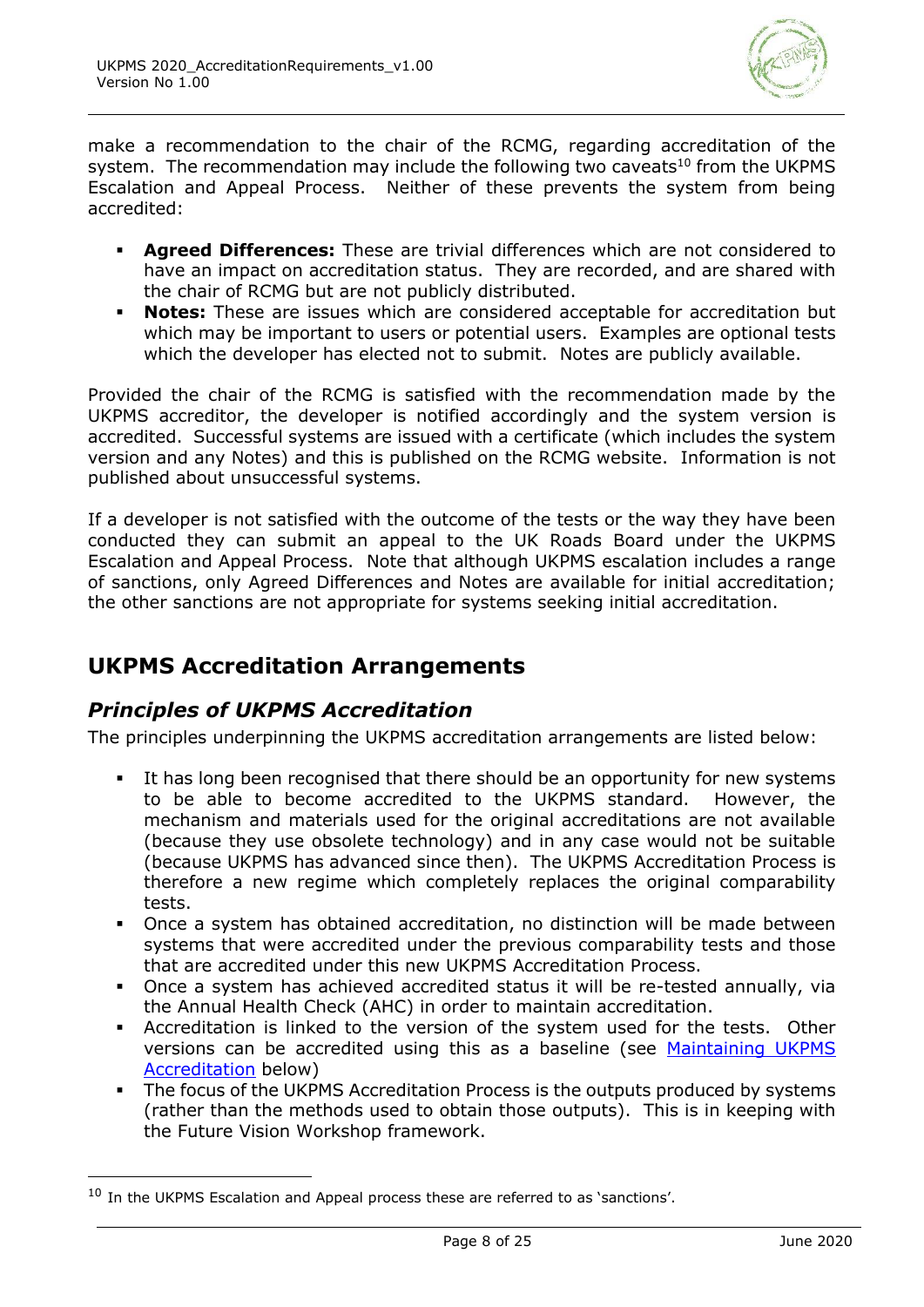

- All accreditation tests will be carried out as 'unseen' tests; that is the organisation will not be supplied with the expected results.
- The UKPMS Accreditation Process will be self-funding; it will not be funded by the AHC fees.
- The fee for accreditation will be comparable to the AHC fee. As with the AHC, it is a fee to sit the tests and is not a guarantee of success.
- The UKPMS Accreditation Process and the AHC will share a common library of tests. The initial accreditation tests will include all of the relevant tests from the library whereas the AHC will be based on a subset of tests from the library (which changes from year-to-year).
- The accreditation tests will be split into categories (SCANNER, Visual). An organisation may decide to become accredited for both categories or for just one category, if they wish. Furthermore, they may begin on a path of accreditation for both categories but later in the test process decide to pursue accreditation just for one category.
- Within each category some of the individual tests may be optional, providing additional flexibility for achieving accredited status. However, the information published about the accredited system will indicate any optional tests that have not been submitted.

## *Obtaining UKPMS Accreditation*

If an organisation wishes to become UKPMS-accredited, they must successfully complete a series of tests to demonstrate that they meet the current UKPMS accreditation requirements. They must also provide evidence of system version control; UKPMS accreditation is linked to the specific version of the developer's system used for the tests.

The system version number must be the complete number (i.e. including sub-version) used to uniquely identify the particular version of the system. Only this version will be accredited. Only one version may be submitted for accreditation at any one time and subsequent versions are handled via the Interim Accreditation Process (see [Maintaining UKPMS Accreditation,](#page-10-0) below).

The basic principle of UKPMS accreditation is that consistent outputs are produced for a given set of input data.

The UKPMS Accreditation Process consists of a progression through the following stages:

- **Registration Stage: Information Pack.** The developer is provided with an information pack to help them decide if their system is suitable for UKPMS accreditation. The information pack will include sample results for the processing methods that underpin the output reports. The information pack is intended to provide an indication for the developer of the work required to produce the output reports. However, it is not mandatory to use the standard processing methods; provided their system can produce the required results in the output reports the developer is free to use alternative methods. No results are submitted to (or checked by) the accreditor.
- **Stage 1: Tests using reference data.** The required results for these tests will not be seen by the developer. The system accreditor will check the submitted results against the reference results and provide initial feedback. The developer may then re-submit after which the accreditor will carry out a final check to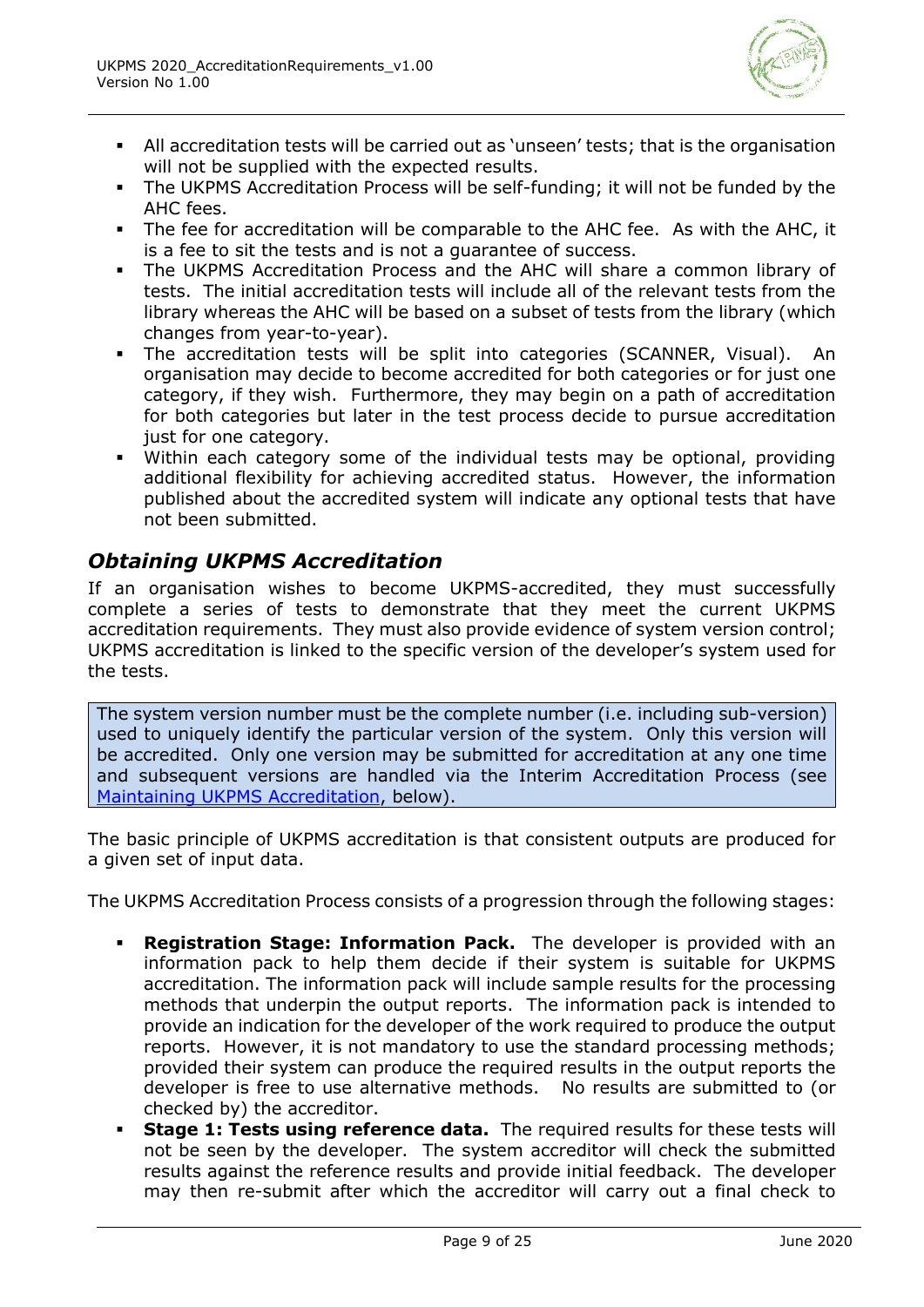

determine if the results are satisfactory. If the results are not satisfactory and the developer wishes to continue they must apply to re-sit the test and pay an additional fee.

**Stage 2: Tests using real-world data.** The required results for these tests will not be seen by the developer. The system accreditor will check the submitted results against peer results (which have agreement between at least two systems already accredited) and provide initial feedback. The developer may then resubmit after which the accreditor will carry out a final check to determine if the results are satisfactory. If the results are not satisfactory and the developer wishes to continue they must apply to re-sit the test and pay an additional fee.

The fee for each stage is paid in advance and is a fee to sit the tests; it is not a guarantee of success. The fee for each stage is set as a percentage of the total accreditation fee as shown in Table 3 below.

| <b>Stage</b> | <b>Description</b>               | Percentage of<br><b>Accreditation</b><br>Fee |
|--------------|----------------------------------|----------------------------------------------|
|              | Registration   Self-test package | 25%                                          |
|              | Unseen tests - reference data    | 35%                                          |
|              | Unseen tests - real-world data   | 40%                                          |
|              | <b>TOTAL</b>                     | 100%                                         |

#### **Table 3**

Further principles for the UKPMS Accreditation Process are:

- When the accreditors carry out their checking they will only offer feedback on the differences which are apparent. It may be that there are further differences masked by the initial differences and which only emerge once the initial differences are resolved.
- An additional fee will be payable to re-sit Stages 1 or 2. This will be set at 10% of the total accreditation fee for each re-sit.
- Opt-out is available at any stage with no further fees payable; but with no fees reimbursed for that stage or for any preceding stages already completed.
- The fees in Table 3 above, relate to accreditation for both categories combined together. For each stage, the fees for one category (i.e. SCANNER or Visual) of accreditation are set at roughly two-thirds of the equivalent fee for both categories combined. However, there are no further reductions in the fee if a developer chooses not to submit some of the optional tests.

A system will only be recommended for accreditation once it has successfully completed all of the tests required for accreditation, but the staged payment will allow organisations to opt-out without further payment if they realise their system is not suitable for accreditation.

UKPMS accreditation is based on a library of tests for the current requirements; the library is developed and maintained by the UKPMS accreditors. The test library also forms the basis of the AHC and is updated annually (in accordance with the AHC cycle). The old tests are withdrawn at the end of June each year and the new tests are available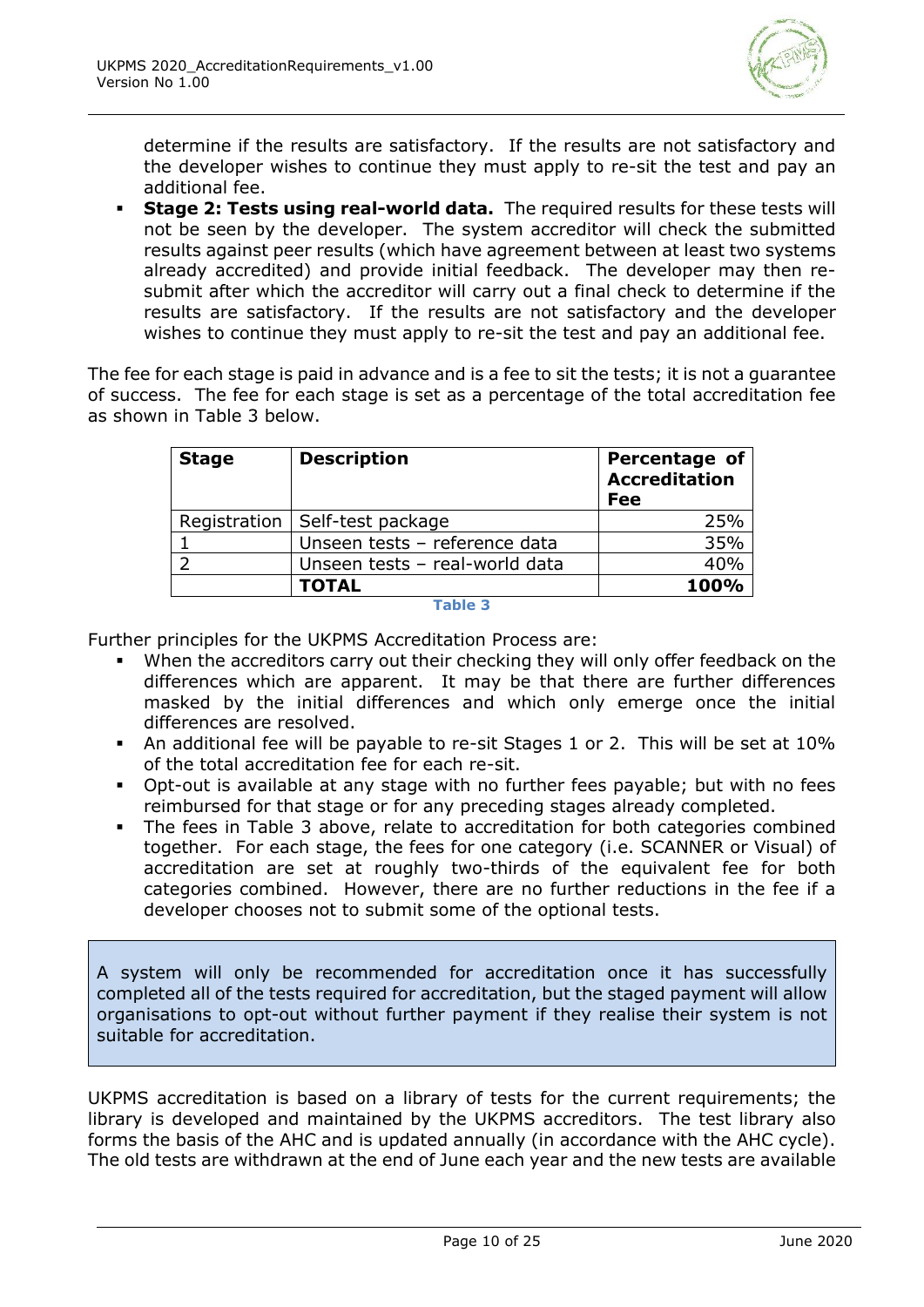

from August onwards. However, if a developer has already embarked on a stage with a set of tests they will be allowed to complete that stage with those tests.

Accreditation will be based on the full range of tests in the test library. Ongoing accreditation via the AHC as discussed below uses a different subset of these tests each year. This ensures that:

- Testing for initial accreditation is more extensive than for the AHC; and
- Initial accreditation and the AHC are consistent with each other.

## <span id="page-10-0"></span>*Maintaining UKPMS Accreditation*

When an organisation becomes UKPMS-accredited they retain that status for 13 months (one year, plus a one month grace period) for the system version tested.

If the UKPMS developer wishes to release a new system version mid-year (i.e. while they are accredited), there is a procedure available to facilitate this. In summary, if the developer self-certifies to the satisfaction of the UKPMS accreditors that the differences between the accredited version and the new version are entirely outside the UKPMS module, the new version is covered by interim accreditation. Interim accreditation is linked to the original accreditation and only lasts for the duration of the original accreditation.

After initial accreditation, in order to maintain accreditation, the developer moves into the AHC regime. The rationale for the AHC is that UKPMS requirements are reviewed annually and there may be changes to these requirements and secondly after a year a re-test of all UKPMS-accredited systems is appropriate as most developers are likely to have moved onto a new version of their system.

The AHC cycle begins in July each year and the newly-accredited developer is required to sign up for the next AHC following their accreditation. So, a system which becomes accredited between Jul-2020 and Jun-2021 would be required to sign up for the 2021 AHC (which runs from Jul-2021 to Jun-2022).

Although the AHC is usually offered in two windows (August to October and February to April), for the first year of the AHC the newly-accredited developer will be able to submit at any time during the year (i.e. not constrained by the time windows). After that, for the second AHC and beyond they will be expected to fit with the usual AHC windows.

Note that this may lead to increased testing of new systems for the first two years (until they are fully within the AHC cycle) but it is reasonable that new systems may be subject to more frequent scrutiny initially.

For all developers, payment for the AHC is at the beginning of the AHC year and newlyaccredited developers pay the same fee for the AHC as any other UKPMS developer.

## **UKPMS Accreditation Scope**

The scope of the UKPMS accreditation tests is based on the requirements of UKPMS external stakeholders (as defined in their Technical Notes) and agreed by RCMG.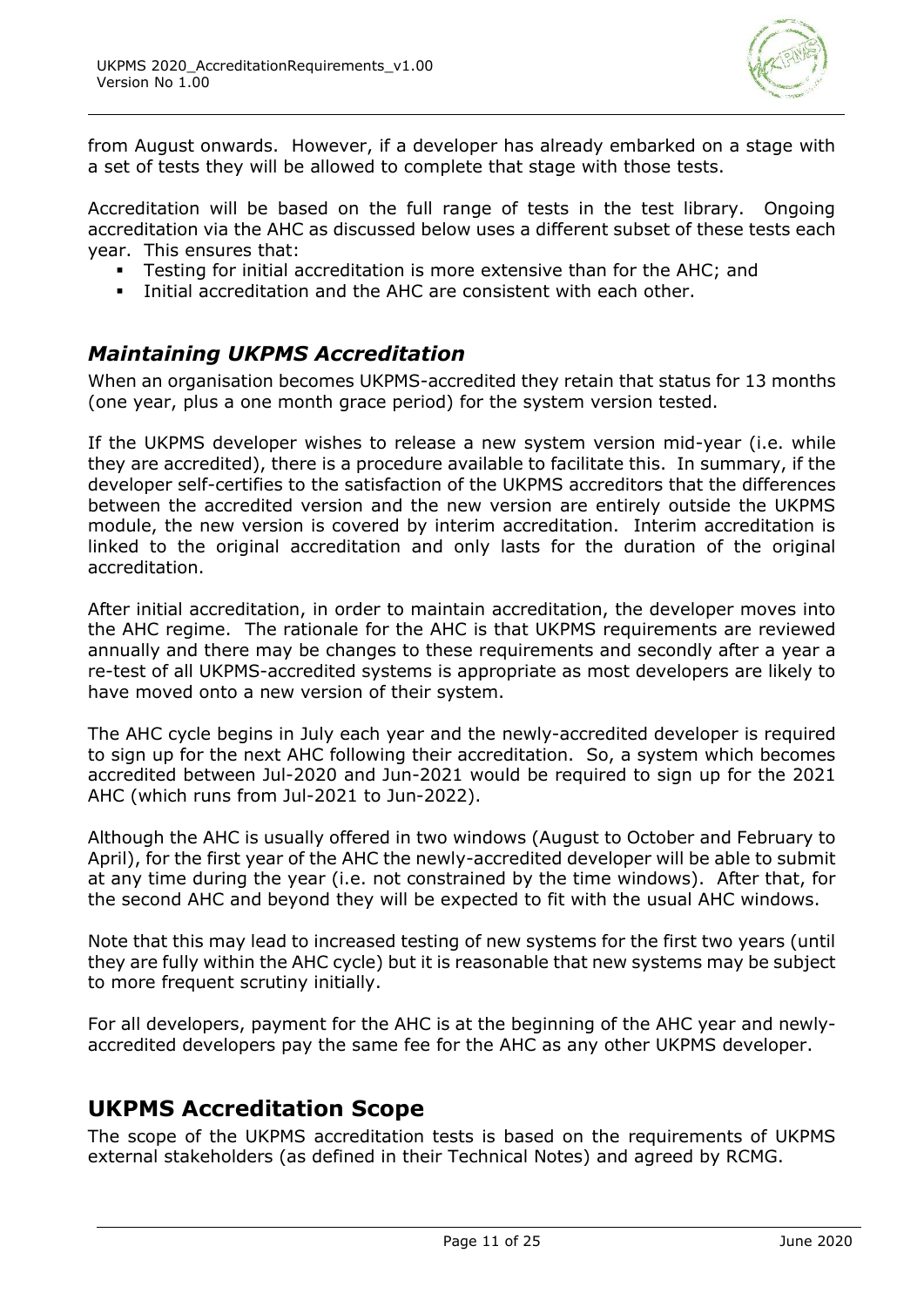

The emphasis of accreditation is on producing results which satisfy the reporting requirements of UKPMS stakeholders and which are consistent with the results produced by accredited UKPMS systems.

## *UKPMS Rules & Parameters*

The reports produced by UKPMS are underpinned by the national Rules & Parameters (R&P). These govern how UKPMS data is handled and are available as a database (MS Access) from the RCMG website. The R&P also contain parameters and processing rules beyond those required for current UKPMS reporting. For UKPMS accreditation, developers will not be required to implement the R&P in full; instead they may choose to implement only those parts of the R&P used in the accreditation tests.

The network and inventory datasets used for testing may contain codes which are included in the R&P but that have no bearing on current reporting requirements. Likewise data collected for UKPMS via SCANNER or visual surveys may include defects that are included in the R&P but that are not currently used for the UKPMS accreditation tests. Given that these codes and defects will typically be present in UKPMS datasets, systems are expected to be able to handle them appropriately. The datasets used for the accreditation tests will, therefore, include additional defects and other codes beyond those used for reporting.

The R&P and codes/defects collected are practical issues which must be handled in a pragmatic way but the focus of the tests is the reports required by the UKPMS stakeholders.

## *UKPMS Tests*

Developers can address the requirements in a way which best suits their system provided they can produce the required results. This allows developers to 'innovate in the analysis and reporting of condition data' while still retaining 'the ability to deliver national reporting of condition and asset value using processes that have established levels of consistency and assurance' (*Summary Proposals from Future Vision Workshop, Aug 2017*).

This approach also allows UKPMS to be 'more flexible and better able to change as technology and requirements evolve' (*ibid.*). Note that an implication of this freedom is that the requirements for accreditation and the AHC may change over time and it is almost inevitable that some UKPMS systems may be able to accommodate future changes more easily than others.

Table 4 below lists the accreditation tests, indicating the stage of testing where that test is used, and the category of testing (SCANNER, Visual or Both) to which it applies.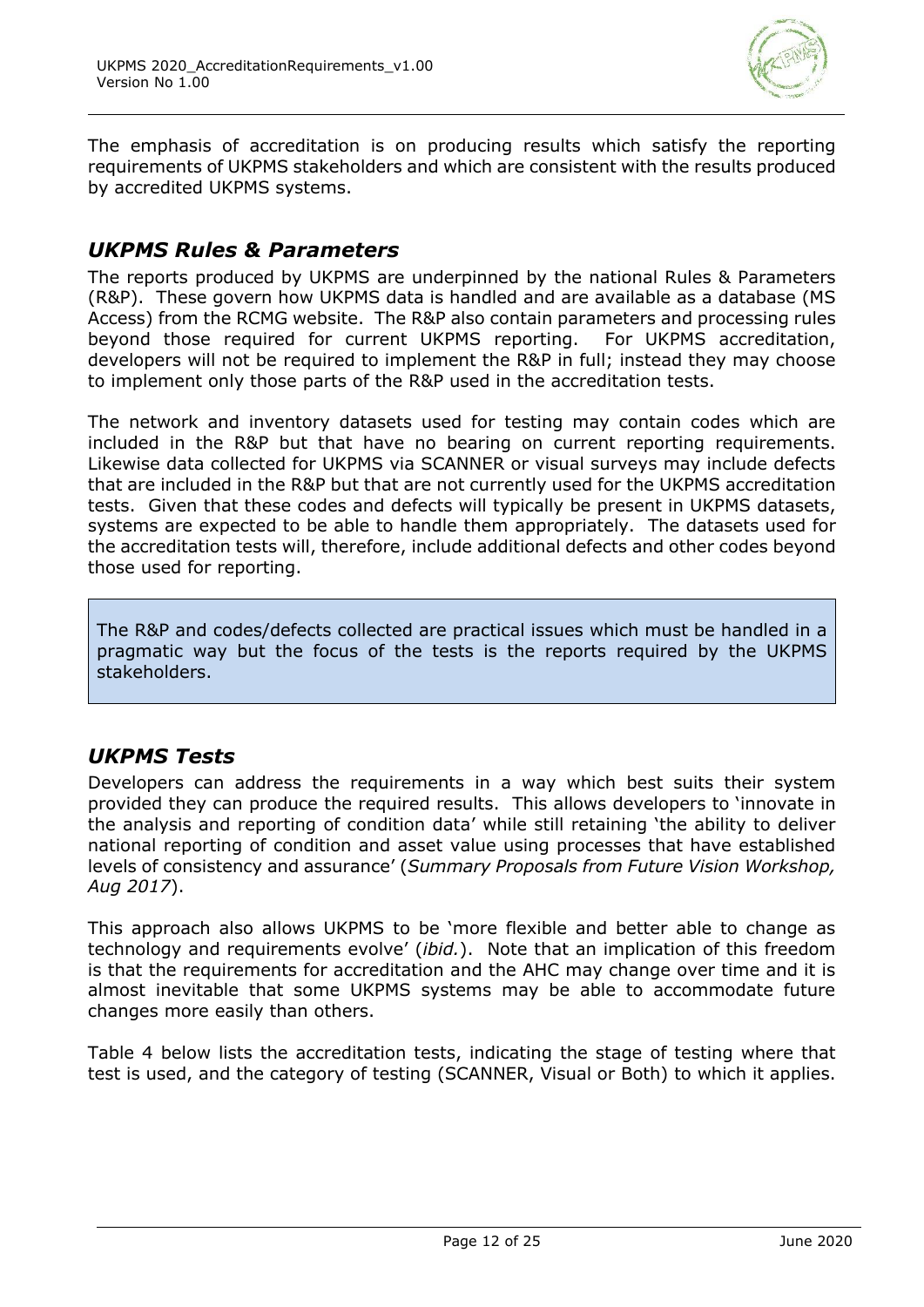

| <b>Test ID</b> | <b>Description</b>                           |   | <b>Stage</b> |   | Category |   |
|----------------|----------------------------------------------|---|--------------|---|----------|---|
| 2020           |                                              |   | 2            | S |          | в |
| 01             | England: national report 130-01              | ✓ |              | ✓ |          |   |
| 02             | England: national report 130-02              | ✓ |              | ✓ |          |   |
| 03             | Scotland: national report SRMCS PI           |   |              |   |          |   |
| 04             | Northern Ireland: national report (visual)   | ✓ |              |   |          |   |
| 05             | Northern Ireland: national<br>report         | ✓ |              | ✓ |          |   |
|                | (SCANNER)                                    |   |              |   |          |   |
| <u>06</u>      | Wales: national report (PAM/020-022)         |   |              | ✓ |          |   |
| 07             | Financial reports (carriageways)             |   |              |   |          |   |
| <u>08</u>      | Financial reports (footways and cycletracks) |   |              |   |          |   |
| <u>09</u>      | England: local report BV224b                 |   |              |   |          |   |
| <u>10</u>      | England: local report BV187                  |   |              |   |          |   |
| <u> 11</u>     | England: FNS report                          |   |              |   |          |   |
| 12             | Loading data                                 |   |              |   |          |   |
| 13             | Exporting data                               |   |              |   |          |   |

Stage: 1= Reference data, 2=Real-world data

Category: S= SCANNER, V=Visual, B=Both

**Table 4**

Note that:

- Carriageway financial reporting (Test 2020-07) can only be completed by developers who are carrying out both categories of accreditation.
- **EXELM** Tests 12 and 13 are mandatory but developers can choose which of the other tests they wish to submit. The information published about successful systems will indicate any tests that have not been submitted.
- Developers undertaking the tests for the SCANNER category must produce the national reports for at least one UK country.
- The Stage 2 test library will be adapted to provide suitable Stage 2 test(s) for the combination of tests chosen by the developer. That is, all developers will be required to carry out Stage 2 test(s) associated with the category they are submitting.

Table 5 to Table 17 below give more details about each of these tests in turn.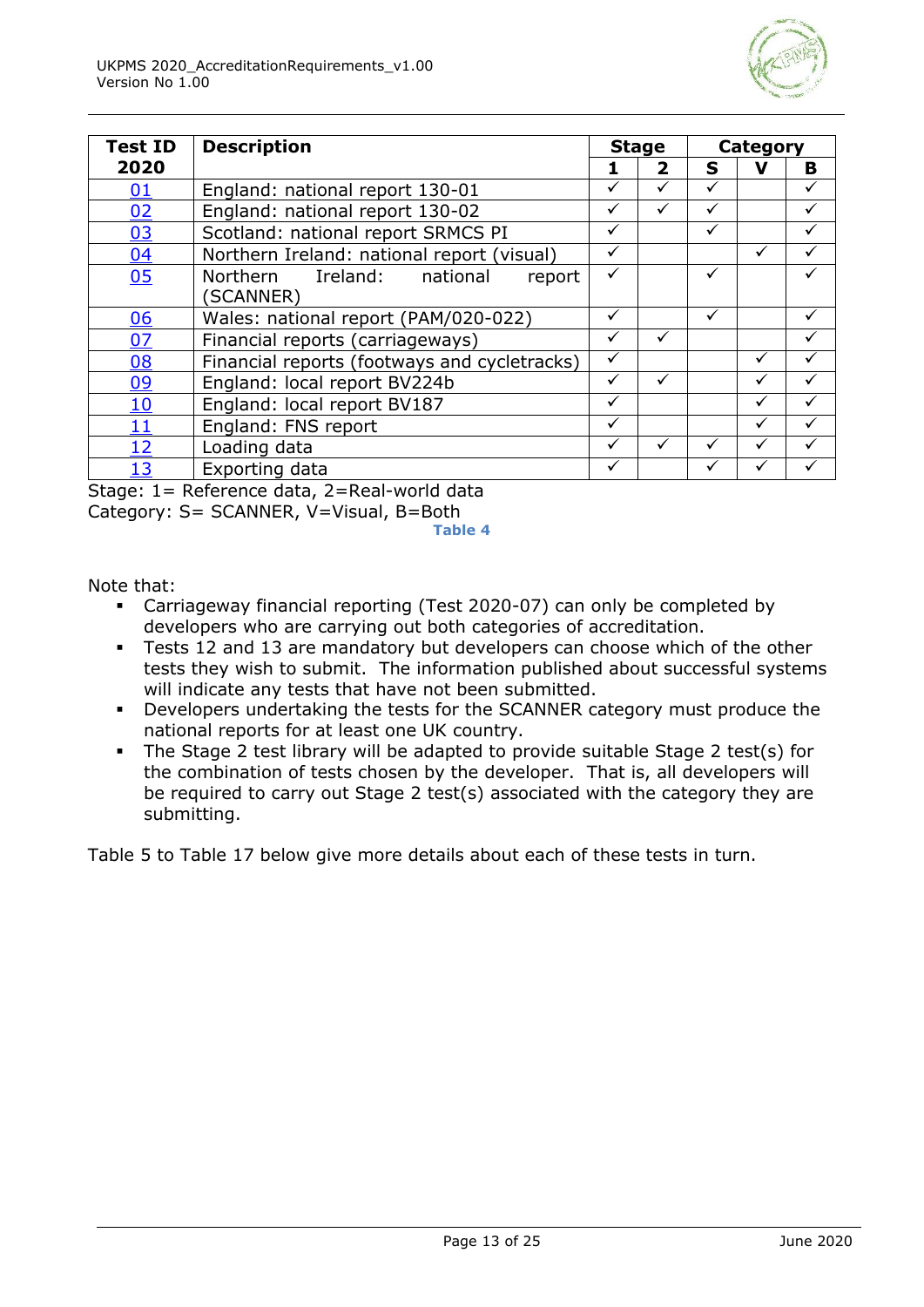

#### <span id="page-13-0"></span>**Test ID: 2020-01 National report for England (130-01)**

#### **Purpose**

This test checks that all UKPMS-accredited systems produce the single data list report for data topic 130-01 in a consistent way.

| <b>Stakeholder</b>              | <b>Technical Notes</b>   |
|---------------------------------|--------------------------|
| DfT                             | <b>Technical Note 44</b> |
| <b>Stages:</b>                  | <b>Categories:</b>       |
| 1 - tests using reference data  | <b>SCANNER</b>           |
| 2 - tests using real world data | <b>Visual</b>            |
|                                 | <b>Both</b>              |

#### **Status**

This test is optional, but UKPMS-accredited systems for the SCANNER category must produce the national reports for at least one UK country.

#### **Test Description**

The developer will be provided with network and SCANNER data for carriageways (see Test 2020-12) and asked to produce the report for data topic 130-01 using this data.

#### **Evidence**

The report produced by the system.

Annotations on the report or a commentary indicating clearly where each of the required figures may be found on the report.

#### **Sanctions**

If this test is not submitted a Note will be recorded for the system.

**Table 5**

#### <span id="page-13-1"></span>**Test ID: 2020-02 National report for England (130-02)**

#### **Purpose**

This test checks that all UKPMS-accredited systems produce the single data list report for data topic 130-02 in a consistent way.

| <b>Stakeholder</b>              | <b>Technical Notes</b>   |
|---------------------------------|--------------------------|
| DfT                             | <b>Technical Note 45</b> |
| <b>Stages:</b>                  | <b>Categories:</b>       |
| 1 - tests using reference data  | <b>SCANNER</b>           |
| 2 - tests using real world data | <b>Visual</b>            |
|                                 | <b>Both</b>              |

#### **Status**

This test is optional, but UKPMS-accredited systems for the SCANNER category must produce the national reports for at least one UK country.

#### **Test Description**

The developer will be provided with network and SCANNER data for carriageways (see Test 2020-12) and asked to produce the report for data topic 130-02 using this data.

#### **Evidence**

The report produced by the system.

Annotations on the report or a commentary indicating clearly where each of the required figures may be found on the report.

#### **Sanctions**

If this test is not submitted a Note will be recorded for the system.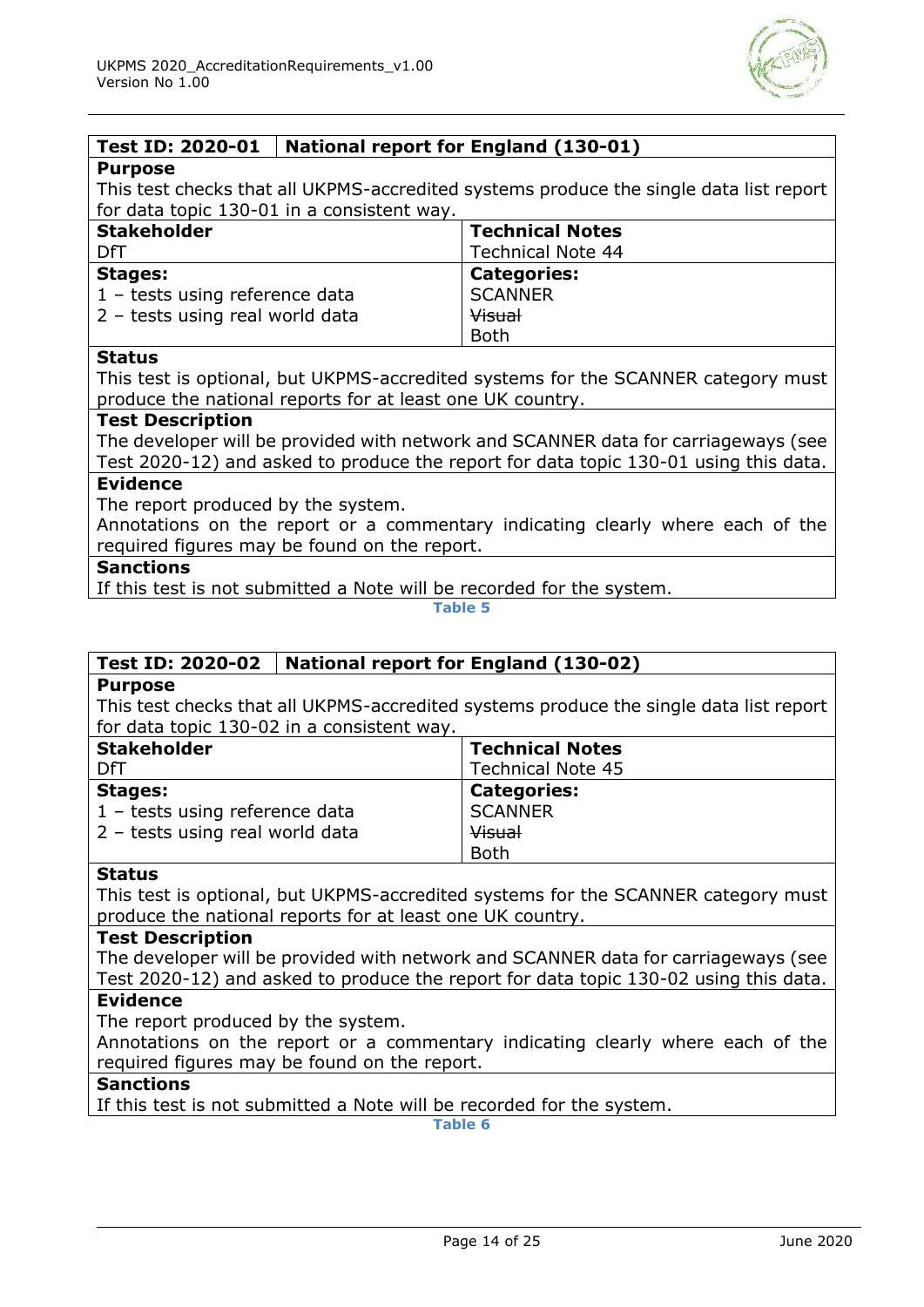

## <span id="page-14-0"></span>**Test ID: 2020-03 National report for Scotland (SRMCS PI)**

#### **Purpose**

This test checks that all UKPMS-accredited systems produce the SRMCS PI report in a consistent way.

| <b>Stakeholder</b>              | <b>Technical Notes</b>   |
|---------------------------------|--------------------------|
| <b>SCOTS</b>                    | <b>Technical Note 41</b> |
| <b>Stages:</b>                  | <b>Categories:</b>       |
| 1 - tests using reference data  | <b>SCANNER</b>           |
| 2 - tests using real world data | <b>Visual</b>            |
|                                 | <b>Both</b>              |

#### **Status**

This test is optional, but UKPMS-accredited systems for the SCANNER category must produce the national reports for at least one UK country.

#### **Test Description**

The developer will be provided with network and SCANNER data for carriageways (see Test 2020-12) together with network lengths and asked to produce the report for the SRMCS PI using this data.

#### **Evidence**

The report produced by the system.

Annotations on the report or a commentary indicating clearly where each of the required figures may be found on the report.

#### **Sanctions**

If this test is not submitted a Note will be recorded for the system.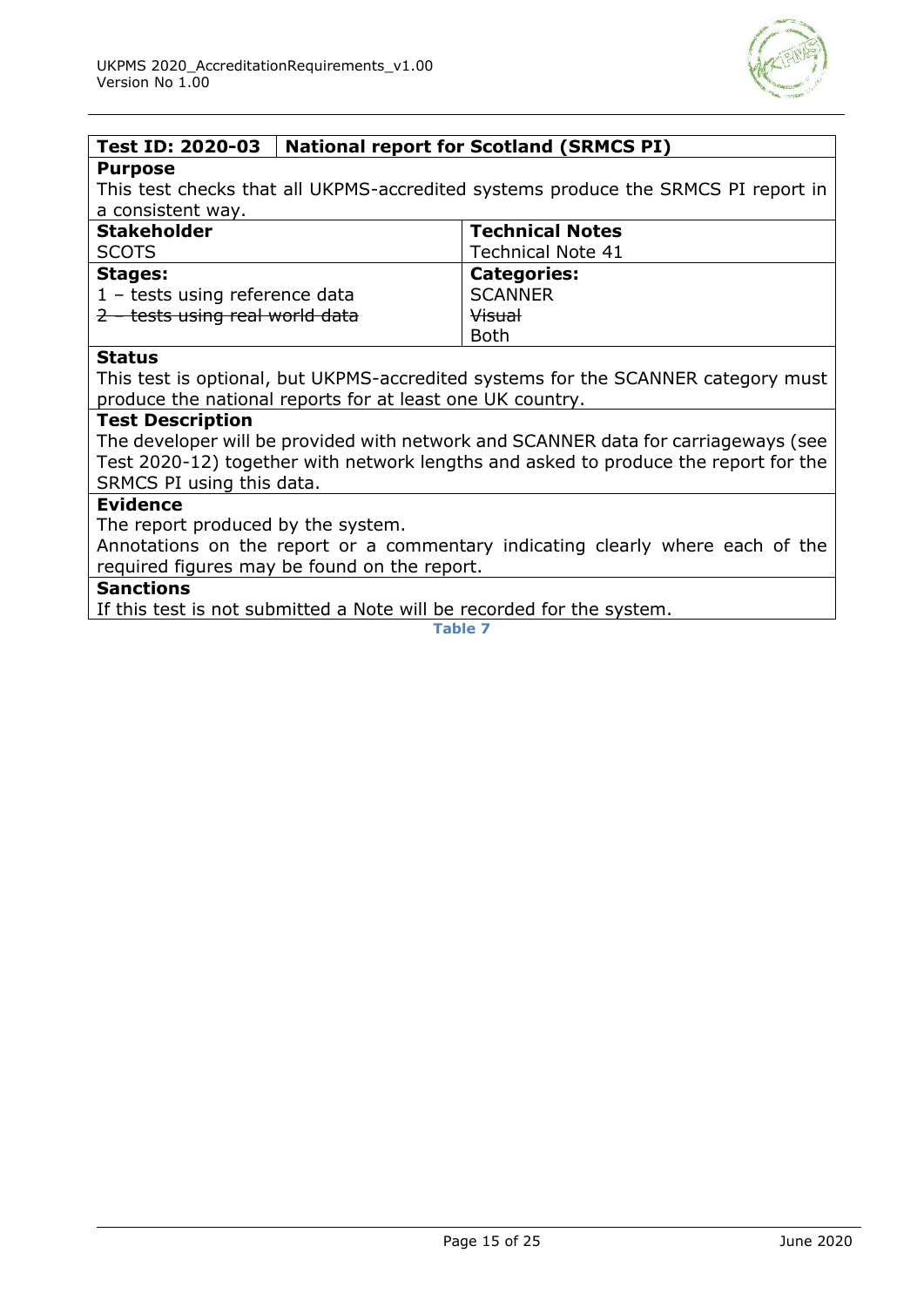

#### <span id="page-15-0"></span>**Test ID: 2020-04 National report for Northern Ireland (Visual data) Purpose**

This test checks that all UKPMS-accredited systems produce the Northern Ireland PI (visual data) report in a consistent way.

| <b>Stakeholder</b>              | <b>Technical Notes</b>     |
|---------------------------------|----------------------------|
| DfI(NI)                         | Technical Note 42 (Part 1) |
| <b>Stages:</b>                  | <b>Categories:</b>         |
| 1 - tests using reference data  | <b>SCANNER</b>             |
| 2 - tests using real world data | Visual                     |
|                                 | <b>Both</b>                |

#### **Status**

This test is optional, but UKPMS-accredited systems for the SCANNER category must produce the national reports for at least one UK country.

#### **Test Description**

The developer will be provided with network and CVI visual data for carriageways (see Test 2020-12) and asked to produce the Northern Ireland visual survey report using this data.

#### **Evidence**

The report produced by the system.

Annotations on the report or a commentary indicating clearly where each of the required figures may be found on the report.

#### **Sanctions**

If this test is not submitted a Note will be recorded for the system.

**Table 8**

#### <span id="page-15-1"></span>**Test ID: 2020-05 National report for Northern Ireland (SCANNER data) Purpose**

This test checks that all UKPMS-accredited systems produce the Northern Ireland PI (SCANNER data) report in a consistent way.

| <b>Stakeholder</b>              | <b>Technical Notes</b>     |
|---------------------------------|----------------------------|
| DfI(NI)                         | Technical Note 42 (Part 2) |
| <b>Stages:</b>                  | <b>Categories:</b>         |
| 1 - tests using reference data  | <b>SCANNER</b>             |
| 2 - tests using real world data | <b>Visual</b>              |
|                                 | <b>Both</b>                |

#### **Status**

This test is optional, but UKPMS-accredited systems for the SCANNER category must produce the national reports for at least one UK country.

#### **Test Description**

The developer will be provided with network and SCANNER data for carriageways (see Test 2020-12) and asked to produce the Northern Ireland SCANNER survey report using this data.

#### **Evidence**

The report produced by the system.

Annotations on the report or a commentary indicating clearly where each of the required figures may be found on the report.

#### **Sanctions**

If this test is not submitted a Note will be recorded for the system.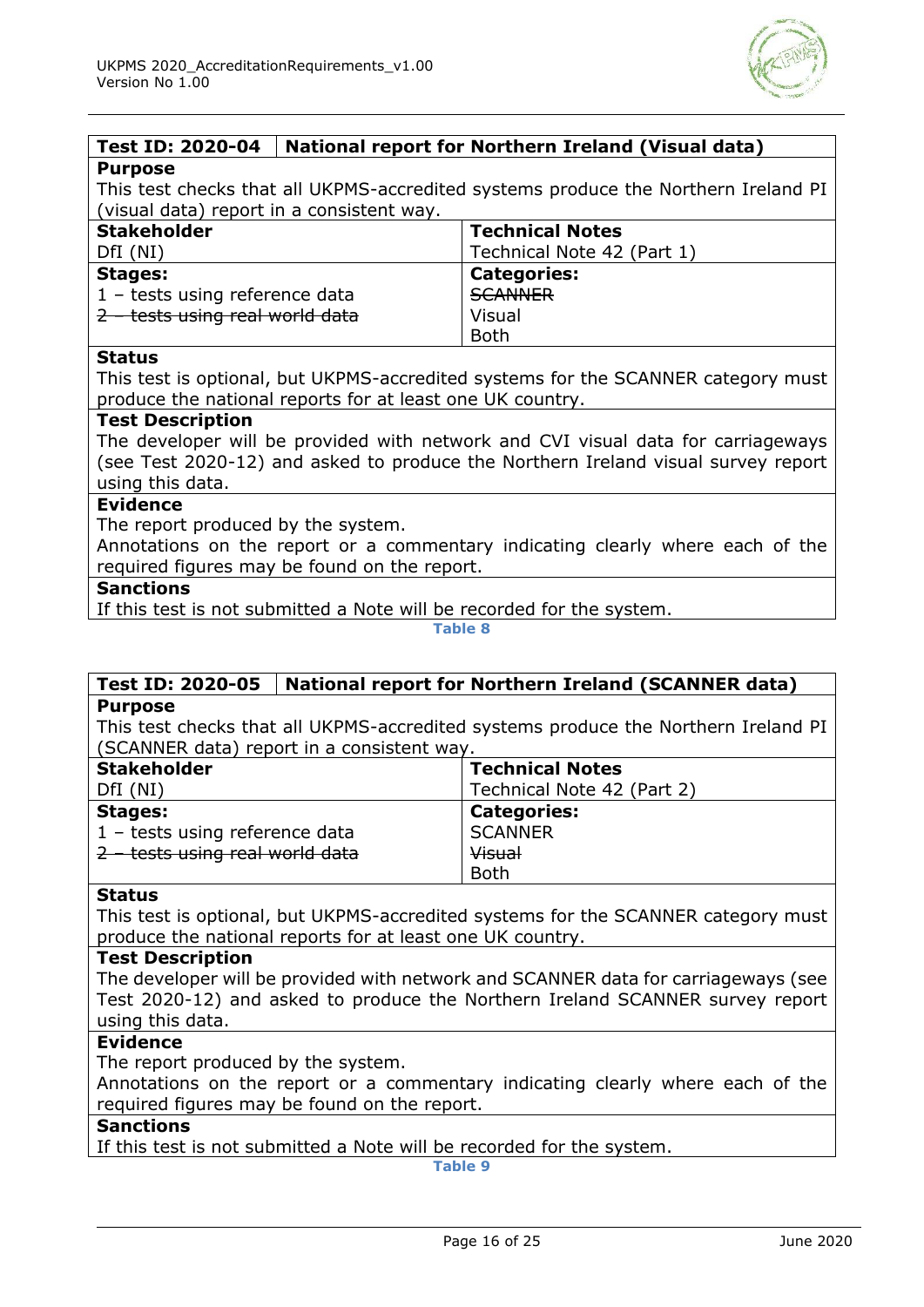

#### <span id="page-16-0"></span>**Test ID: 2020-06 National report for Wales**

#### **Purpose**

This test checks that all UKPMS-accredited systems produce the Welsh PI report for PAM/020, PAM/021 and PAM/022 in a consistent way.

| <b>Stakeholder</b>              | <b>Technical Notes</b> |
|---------------------------------|------------------------|
| Data Cymru                      | Technical Note 43      |
| <b>Stages:</b>                  | <b>Categories:</b>     |
| 1 - tests using reference data  | <b>SCANNER</b>         |
| 2 - tests using real world data | <b>Visual</b>          |
|                                 | <b>Both</b>            |

#### **Status**

This test is optional, but UKPMS-accredited systems for the SCANNER category must produce the national reports for at least one UK country.

#### **Test Description**

The developer will be provided with network and SCANNER data for carriageways (see Test 2020-12) and asked to produce the Welsh PI report using this data.

#### **Evidence**

The report produced by the system.

Annotations on the report or a commentary indicating clearly where each of the required figures may be found on the report.

#### **Sanctions**

If this test is not submitted a Note will be recorded for the system.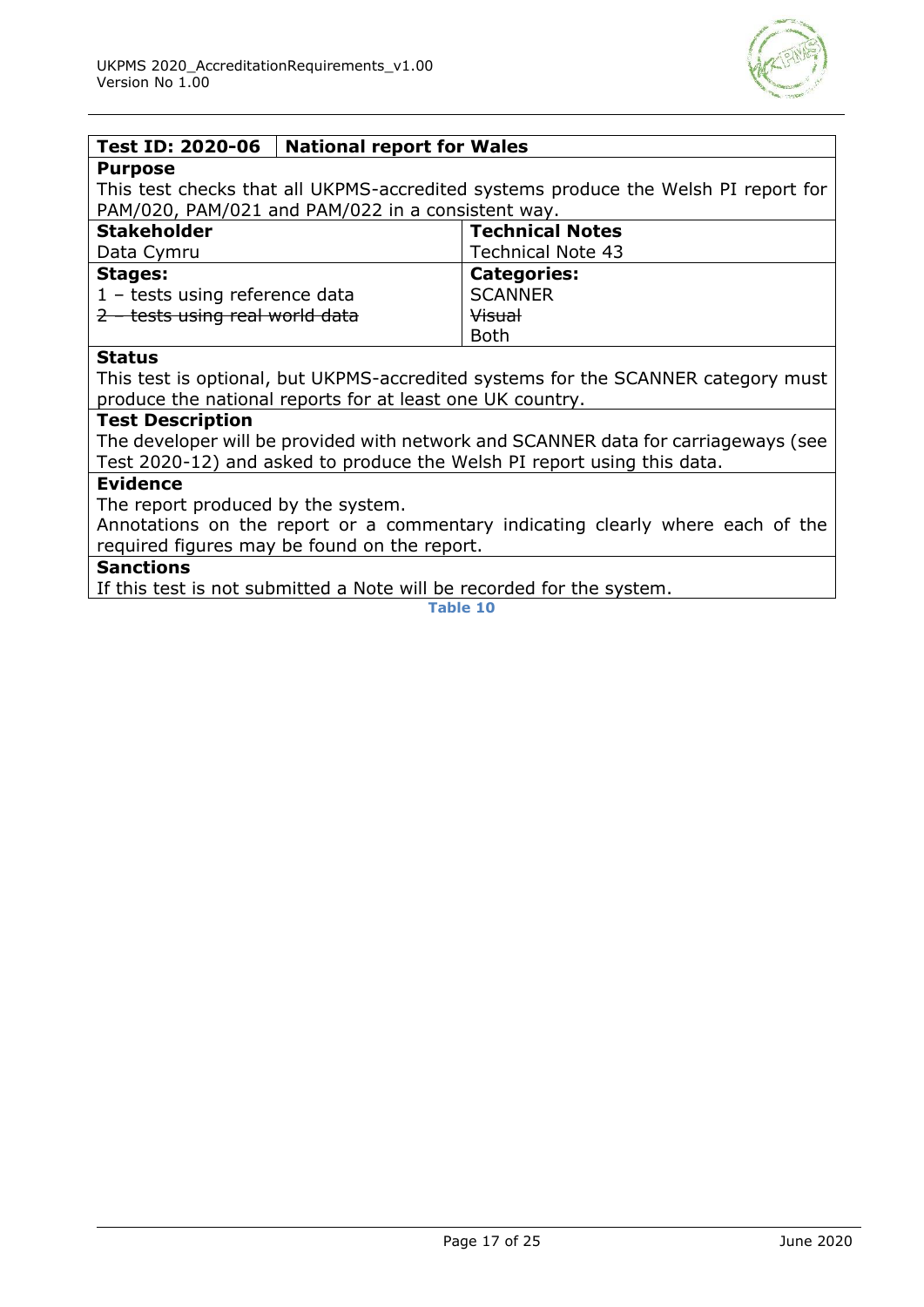

#### <span id="page-17-0"></span>**Test ID: 2020-07 Financial information (carriageways)**

#### **Purpose**

This test checks that all UKPMS-accredited systems produce the financial information reports for carriageways in a consistent way.

| <b>Stakeholder</b>                      | <b>Technical Notes</b>     |
|-----------------------------------------|----------------------------|
| HAMFIG                                  | Technical Note 46 (Part 1) |
| <b>Stages:</b>                          | <b>Categories:</b>         |
| $1 - \text{tests using reference data}$ | <b>SCANNER</b>             |
| 2 - tests using real world data         | Visual                     |
|                                         | <b>Both</b>                |

#### **Status**

This test is optional.

#### **Test Description**

The developer will be provided with network, inventory, SCANNER and visual (CVI and/or DVI) data for carriageways (see Test 2020-12) together with other input parameters and asked to produce the financial reports for carriageways using this data. These reports are:

- The carriageway accumulated depreciation report
- The carriageway annual depreciation report
- The carriageway inventory report to support GRC calculations

#### **Evidence**

The reports produced by the system.

Annotations on the reports or a commentary indicating clearly where each of the required figures may be found on the reports.

#### **Sanctions**

If this test is not submitted a Note will be recorded for the system.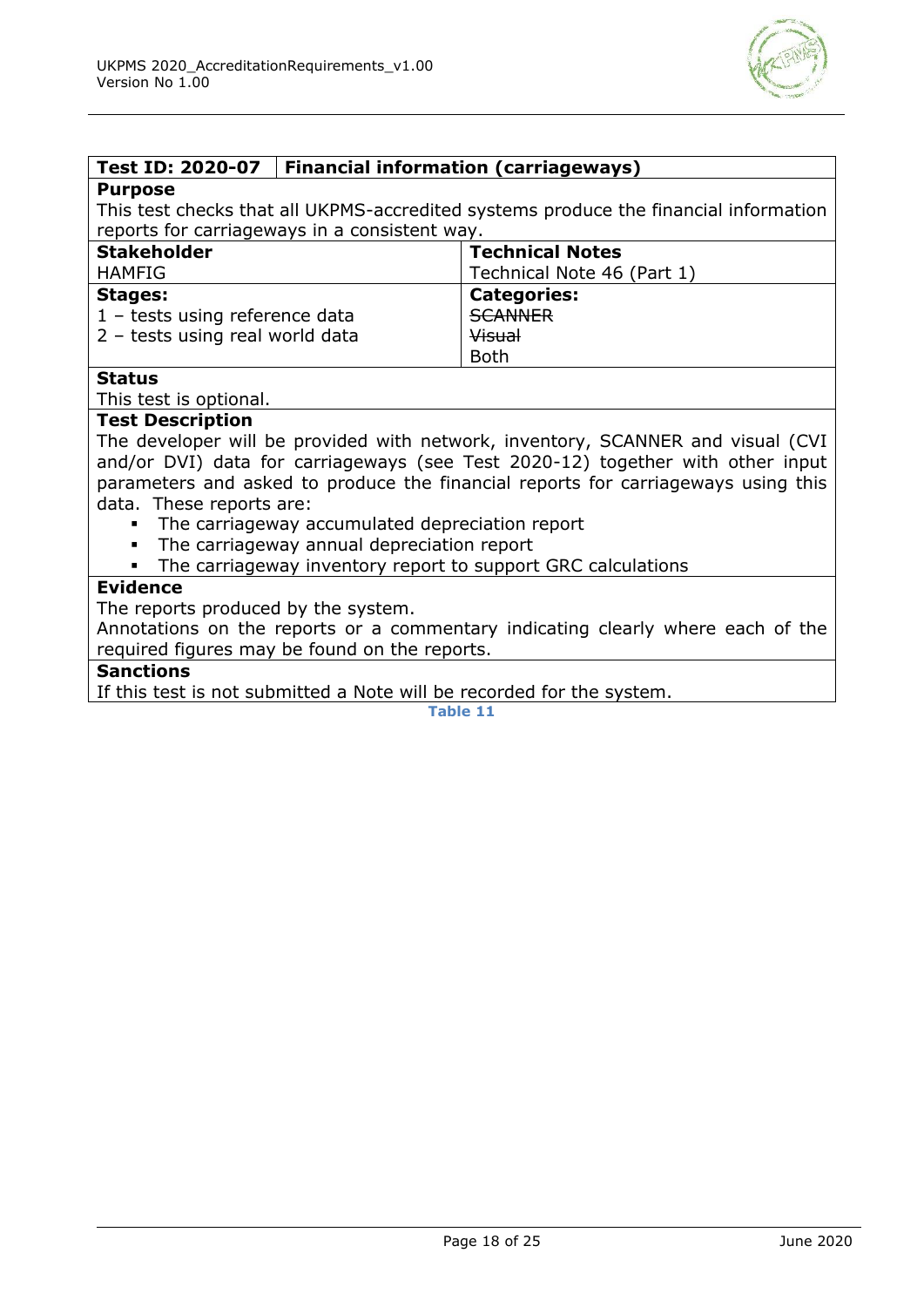

#### <span id="page-18-0"></span>**Test ID: 2020-08 Financial information (footways and cycletracks) Purpose**

This test checks that all UKPMS-accredited systems produce the financial information reports for footways and cycletracks in a consistent way.

| <b>Stakeholder</b>              | <b>Technical Notes</b>     |
|---------------------------------|----------------------------|
| <b>HAMFIG</b>                   | Technical Note 46 (Part 2) |
| <b>Stages:</b>                  | <b>Categories:</b>         |
| 1 - tests using reference data  | <b>SCANNER</b>             |
| 2 - tests using real world data | Visual                     |
|                                 | <b>Both</b>                |

#### **Status**

This test is optional.

#### **Test Description**

The developer will be provided with network, inventory and visual (FNS, CVI and/or DVI) data for footways, cycletracks and paved verges (see Test 2020-12) and asked to produce the financial reports for footways, cycletracks and paved verges using this data. These reports are:

- Reports to support depreciation calculations for footways, cycletracks and paved verges
- Inventory reports for footways, cycletracks and paved verges to support GRC calculations

#### **Evidence**

The reports produced by the system.

Annotations on the reports or a commentary indicating clearly where each of the required figures may be found on the reports.

#### **Sanctions**

If this test is not submitted a Note will be recorded for the system.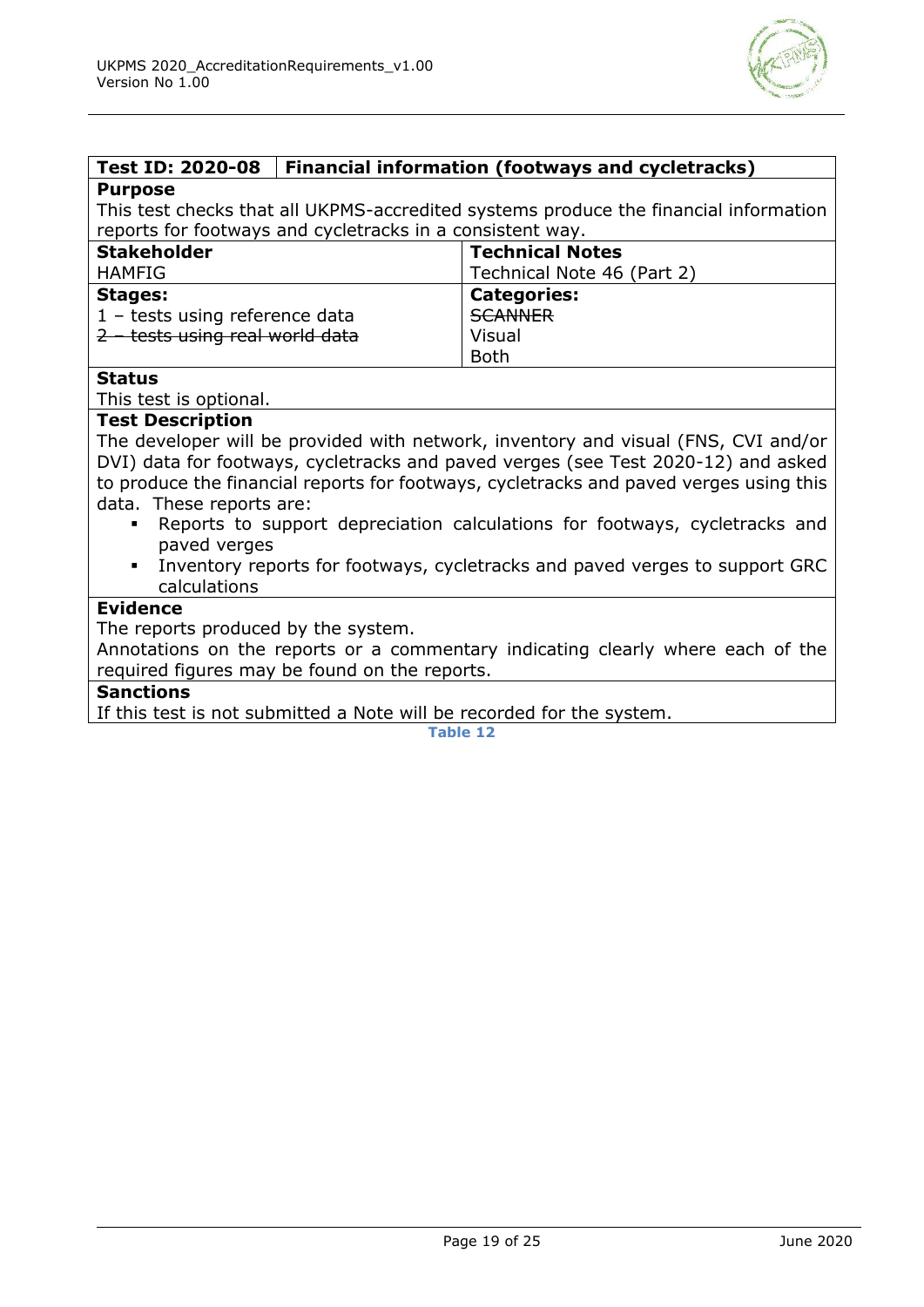

#### <span id="page-19-0"></span>**Test ID: 2020-09 Local report for England (BV224b)**

#### **Purpose**

This test checks that all UKPMS-accredited systems produce the local performance indicator report for unclassified roads in a consistent way.

| <b>Stakeholder</b>               | <b>Technical Notes</b>   |
|----------------------------------|--------------------------|
| <b>RCMG</b>                      | <b>Technical Note 38</b> |
| <b>Stages:</b>                   | <b>Categories:</b>       |
| $1$ – tests using reference data | <b>SCANNER</b>           |
| 2 - tests using real world data  | Visual                   |
|                                  | <b>Both</b>              |

#### **Status**

This test is optional.

#### **Test Description**

The developer will be provided with network and CVI visual data for carriageways (see Test 2020-12) and asked to produce the BV224b report for unclassified roads using this data.

#### **Evidence**

The report produced by the system.

Annotations on the report or a commentary indicating clearly where each of the required figures may be found on the report.

#### **Sanctions**

If this test is not submitted a Note will be recorded for the system.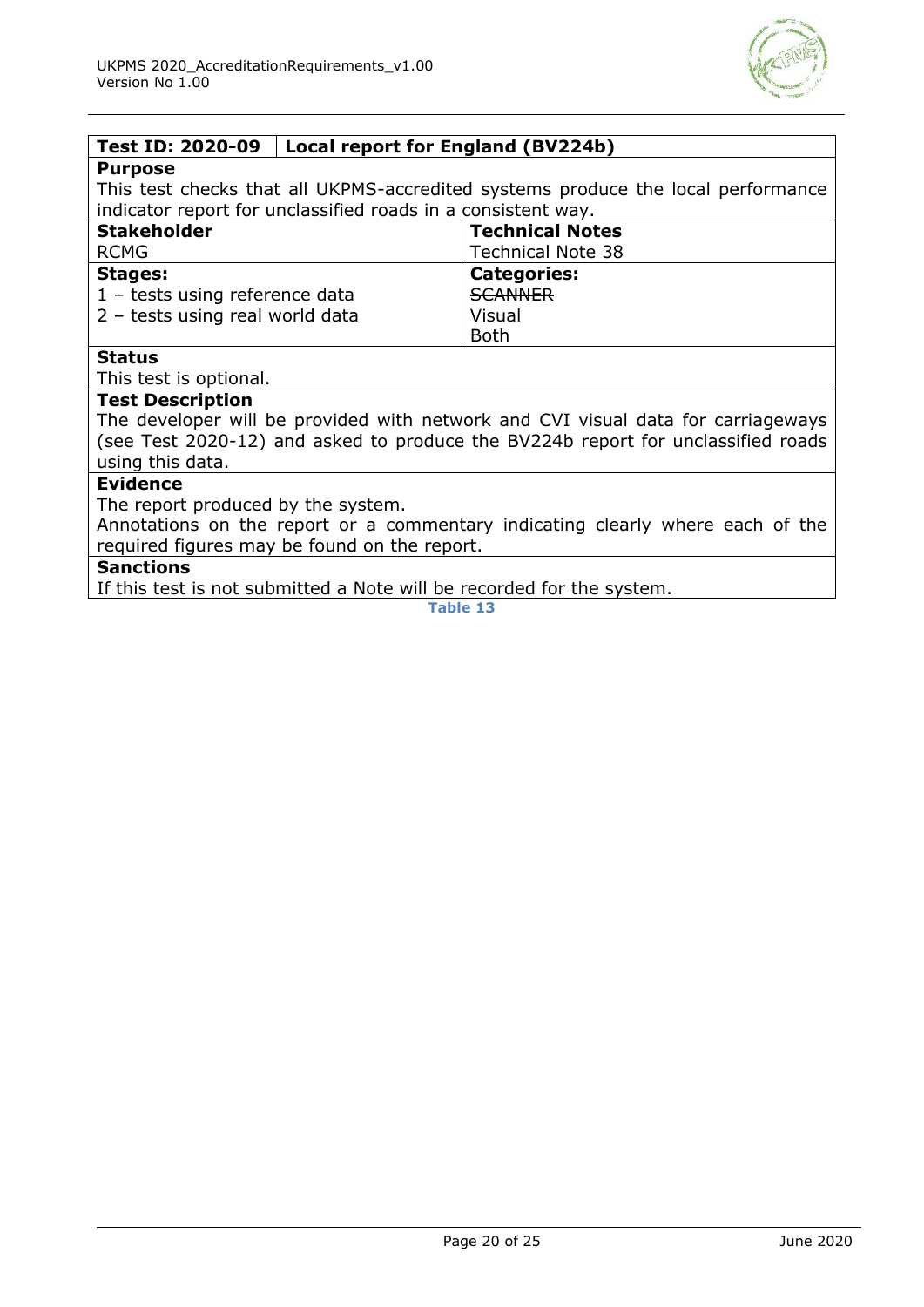

#### <span id="page-20-0"></span>**Test ID: 2020-10 Local report for England (BV187)**

#### **Purpose**

This test checks that all UKPMS-accredited systems produce the local performance indicator report for footways in a consistent way.

| <b>Stakeholder</b>              | <b>Technical Notes</b>   |
|---------------------------------|--------------------------|
| <b>FCMG</b>                     | <b>Technical Note 29</b> |
| <b>Stages:</b>                  | <b>Categories:</b>       |
| 1 - tests using reference data  | <b>SCANNER</b>           |
| 2 - tests using real world data | Visual                   |
|                                 | <b>Both</b>              |

#### **Status**

This test is optional.

#### **Test Description**

The developer will be provided with network, inventory and DVI visual data for footways (see Test 2020-12) and asked to produce the BV187 report for footways using this data.

#### **Evidence**

The report produced by the system.

Annotations on the report or a commentary indicating clearly where each of the required figures may be found on the report.

#### **Sanctions**

If this test is not submitted a Note will be recorded for the system.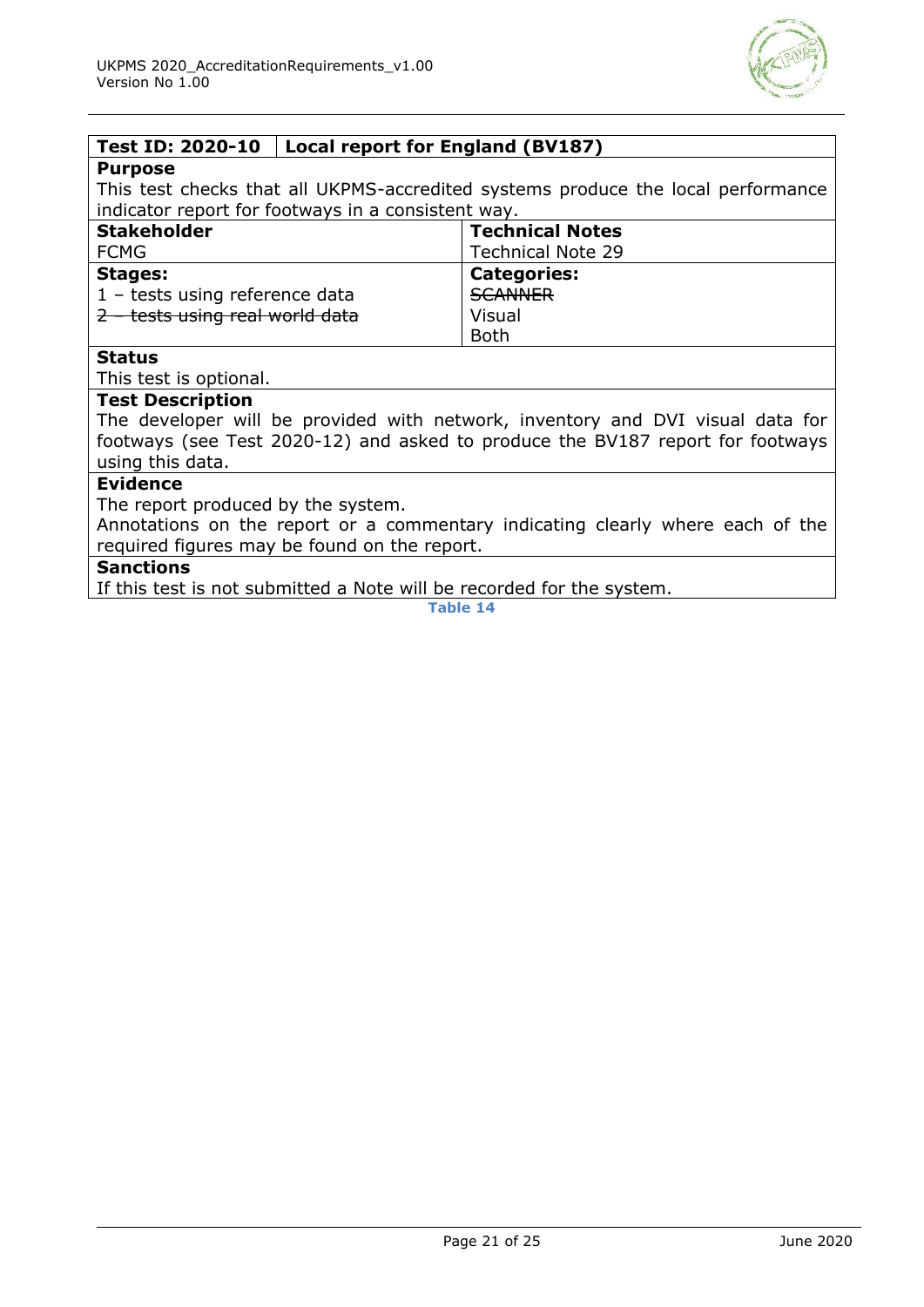

#### <span id="page-21-0"></span>**Test ID: 2020-11 Local network performance report for England (FNS) Purpose**

This test checks that all UKPMS-accredited systems produce the FNS network performance report for footways in a consistent way.

| <b>Stakeholder</b>              | <b>Technical Notes</b>   |
|---------------------------------|--------------------------|
| <b>FCMG</b>                     | <b>Technical Note 47</b> |
| <b>Stages:</b>                  | <b>Categories:</b>       |
| 1 - tests using reference data  | <b>SCANNER</b>           |
| 2 - tests using real world data | Visual                   |
|                                 | <b>Both</b>              |

#### **Status**

This test is optional.

#### **Test Description**

The developer will be provided with network and FNS visual data for footways (see Test 2020-12) and asked to produce the FNS report for footways using this data.

#### **Evidence**

The report produced by the system.

Annotations on the report or a commentary indicating clearly where each of the required figures may be found on the report.

#### **Sanctions**

If this test is not submitted a Note will be recorded for the system.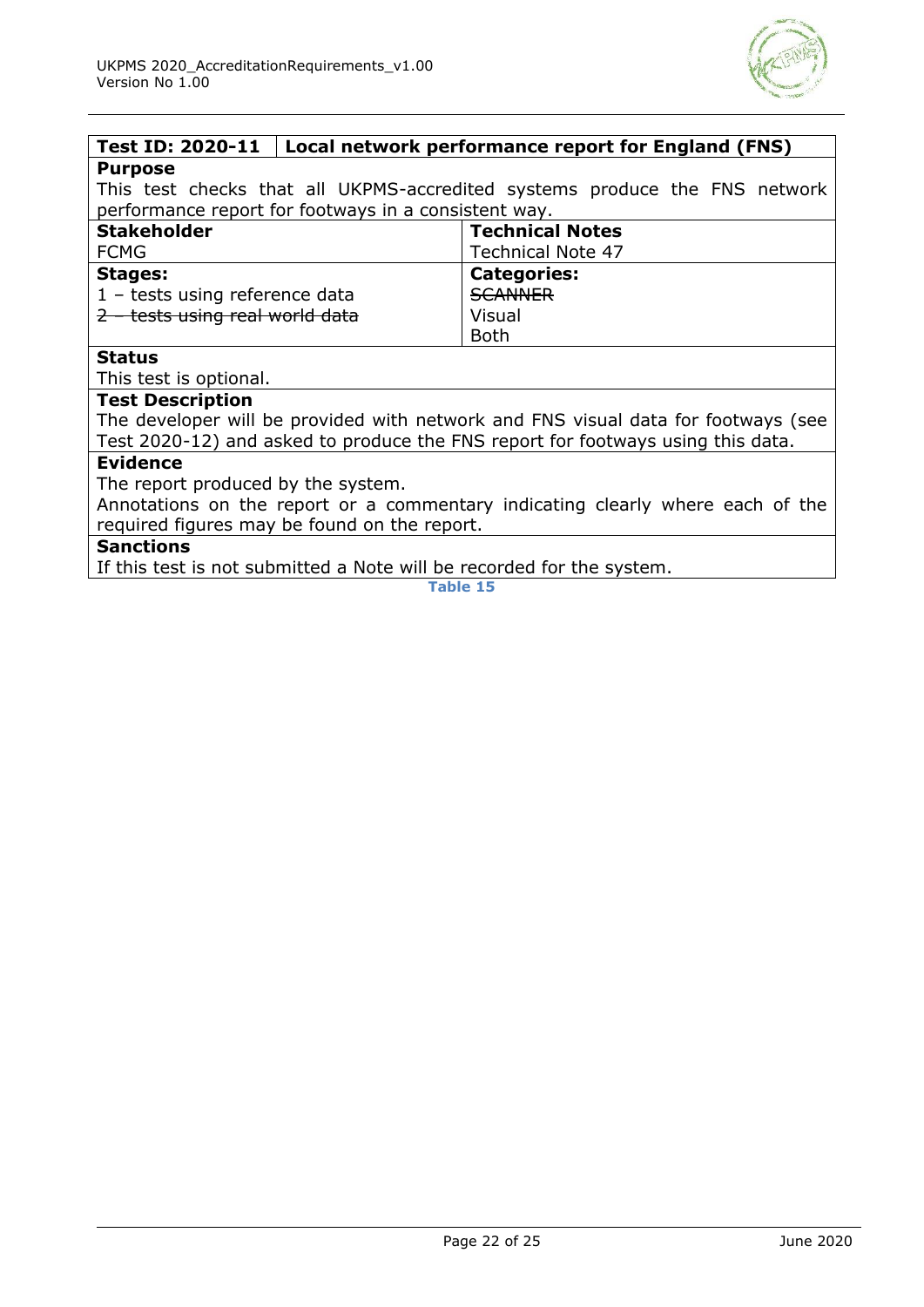

<span id="page-22-0"></span>

|                                                                                        | Test ID: 2020-12   Loading UKPMS network, inventory and condition data |                                                                                         |
|----------------------------------------------------------------------------------------|------------------------------------------------------------------------|-----------------------------------------------------------------------------------------|
| <b>Purpose</b>                                                                         |                                                                        |                                                                                         |
| The purpose of this test is to:                                                        |                                                                        |                                                                                         |
|                                                                                        | 1. Provide data for the use in the tests                               |                                                                                         |
|                                                                                        | 2. Find out if the system can load UKPMS data                          |                                                                                         |
|                                                                                        |                                                                        | 3. Find out if the system can load UKPMS data in HMDIF format                           |
| <b>Stakeholder</b>                                                                     |                                                                        | <b>Technical Notes</b>                                                                  |
| <b>RCMG</b>                                                                            |                                                                        | <b>Technical Note 3</b>                                                                 |
| <b>Stages:</b>                                                                         |                                                                        | <b>Categories:</b>                                                                      |
| 1 - tests using reference data                                                         |                                                                        | <b>SCANNER</b>                                                                          |
| 2 - tests using real world data                                                        |                                                                        | Visual                                                                                  |
|                                                                                        |                                                                        | <b>Both</b>                                                                             |
| <b>Status</b>                                                                          |                                                                        |                                                                                         |
|                                                                                        |                                                                        | It is mandatory to be able to load the UKPMS data required to carry out the tests.      |
| There is a choice of data format.                                                      |                                                                        |                                                                                         |
| <b>Test Description</b>                                                                |                                                                        |                                                                                         |
|                                                                                        |                                                                        | The developer will be asked to choose between HMDIF and Excel format for each type      |
| of data (network, inventory, condition).                                               |                                                                        |                                                                                         |
|                                                                                        |                                                                        | NB: It may be possible to provide the data in other formats, but this must be discussed |
| beforehand with the UKPMS accreditor.                                                  |                                                                        |                                                                                         |
|                                                                                        |                                                                        |                                                                                         |
|                                                                                        |                                                                        | The test data will be supplied for the stage in the format agreed with the developer.   |
| <b>Evidence</b>                                                                        |                                                                        |                                                                                         |
| A statement from the developer before beginning the test to confirm which file format  |                                                                        |                                                                                         |
| they will be using.                                                                    |                                                                        |                                                                                         |
| A statement to confirm if the data has been loaded using functionality available to    |                                                                        |                                                                                         |
| their users and included in their standard UKPMS system (at no extra charge).          |                                                                        |                                                                                         |
| <b>Sanctions</b>                                                                       |                                                                        |                                                                                         |
| If any part of the data is not loaded using functionality available to their users and |                                                                        |                                                                                         |
| included in their standard UPKMS system (at no extra charge) a Note will be recorded   |                                                                        |                                                                                         |
| for the system.                                                                        |                                                                        |                                                                                         |
| If any part of the data is not loaded using HMDIF format a Note will be recorded for   |                                                                        |                                                                                         |

the system.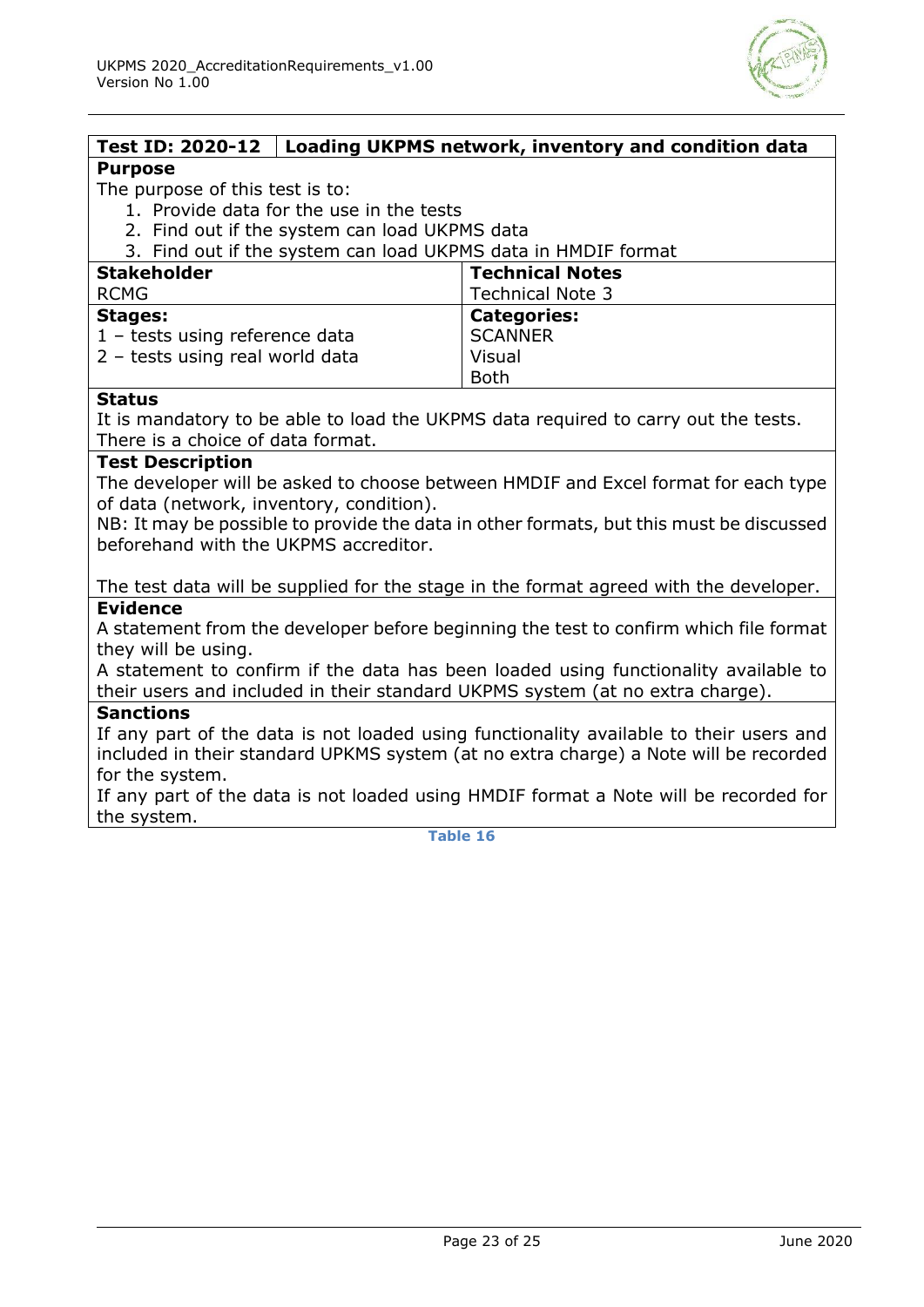

#### <span id="page-23-0"></span>**Test ID: 2020-13 Exporting UKPMS network, inventory and condition data Purpose**

The purpose of this test is to:

- 1. Check that the developer will be able to contribute real-world datasets in due course
- 2. Find out if the system can export UKPMS data

3. Find out if the system can export UKPMS data in HMDIF format

| <b>Stakeholder</b>              | <b>Technical Notes</b>  |
|---------------------------------|-------------------------|
| <b>RCMG</b>                     | <b>Technical Note 3</b> |
| <b>Stages:</b>                  | <b>Categories:</b>      |
| 1 - tests using reference data  | <b>SCANNER</b>          |
| 2 - tests using real world data | Visual                  |
|                                 | <b>Both</b>             |

#### **Status**

It is mandatory to be able to export UKPMS data.

There is a choice of data format.

#### **Test Description**

The developer will be asked to choose between HMDIF and Excel format for each type of data (network, inventory, condition).

NB: It may be possible to accept data in other formats, but this must be discussed beforehand with the UKPMS accreditor.

#### **Evidence**

A statement from the developer before beginning the test to confirm which file format they will be using.

A statement to confirm if the data has been exported using functionality available to their users and included in their standard UKPMS system (at no extra charge).

#### **Sanctions**

If any part of the data is not exported using functionality available to their users and included in their standard UPKMS system (at no extra charge) a Note will be recorded for the system.

If any part of the data is not exported using HMDIF format a Note will be recorded for the system.